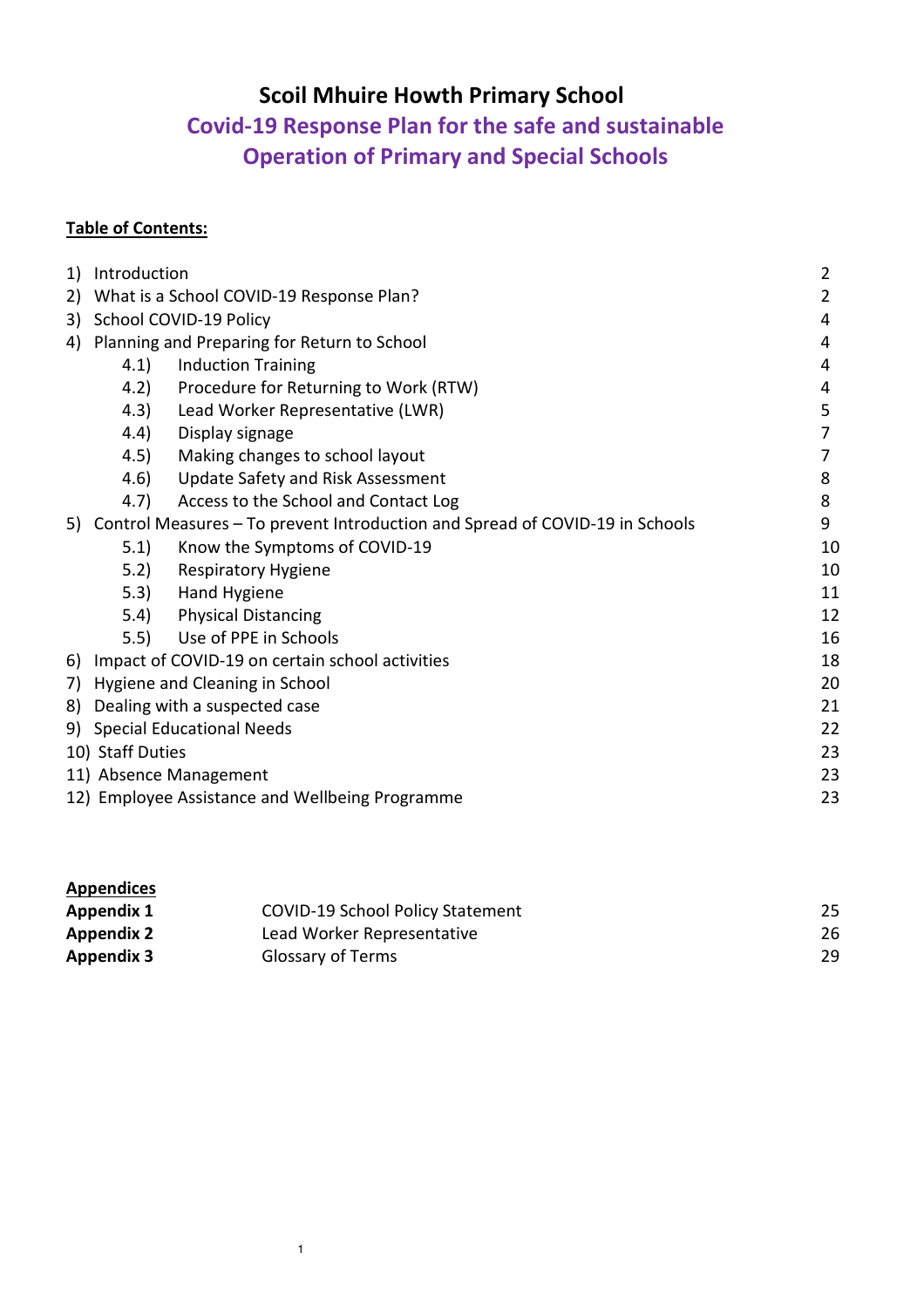# **1) INTORDUCTION**

A revision of the COVID-19 Response Plan for the safe and sustainable operation of Primary and Special Schools is necessary to ensure that it is in compliance with the Government's Resilience and Recovery 2020-2021: Plan for Living with COVID-19 and the 'Work Safely Protocol' which has been developed by the Department of Business, Enterprise and Innovation and the Department of Health with guidance documents provided by the Health and Safety Authority (HSA).

The 'Work Safely Protocol' is a revised version of the 'Return to Work Safely Protocol' and contains many of the elements and features of the original guidance but is updated to reflect the latest advice issued by Government and National Health Emergency Team (NPHET) to reduce the spread of COVID-19 in the workplace.

Each workplace is required to have a COVID-19 Response Plan. In addition to being places of learning, schools are also places of work. This document sets out the information that primary schools need to review their school COVID-19 Response Plan, including a COVID-19 policy, lead worker representative and process to deal with a suspected case of COVID-19.

The purpose of this document is to provide clear and helpful guidance for the safe operation through the prevention, early detection and control of COVID-19 in primary and special schools. It provides key messages to minimise the risk of COVID-19 for staff, pupils, families and the wider community while recognising the importance of education for the health and wellbeing of pupils and society as a whole.

This document focuses on the practical steps which can be taken in our school to minimise the risk of the introduction of infection into schools while recognising that no interpersonal activity is without risk of transmission of infection at any time. The documentation is supported by the public health advice provided by the Health Protection Surveillance Centre (HPSC) for the safe reopening of schools and educational facilities. That report is available here.

#### Further advice from the HPSC on the use of face coverings in educational settings was received on the 6th August 2020. This advice is available here.

One of the key challenges is to balance the need for a practical and sensible level of caution with the need to provide a supportive environment for teaching and learning. This document identifies the steps schools can take to do everything practical to avoid the introduction of COVID-19 into the school and the steps that can be taken to reduce the likelihood of the spread within the school itself.

The Department has worked intensively with the education partners to develop consistent plans, advice, protocols and guidance for schools, including the School COVID-19 Response plan. There is a suite of documentation available to support schools to continue to operate safely and fully including guidance on learning, school programmes and wellbeing for the 2020/21 school year. There is also information on funding, staffing and resources to schools to support COVID-19 measures. Schools are advised to familiarise themselves with these documents. All of the documents will be available at **gov.ie/backtoschool**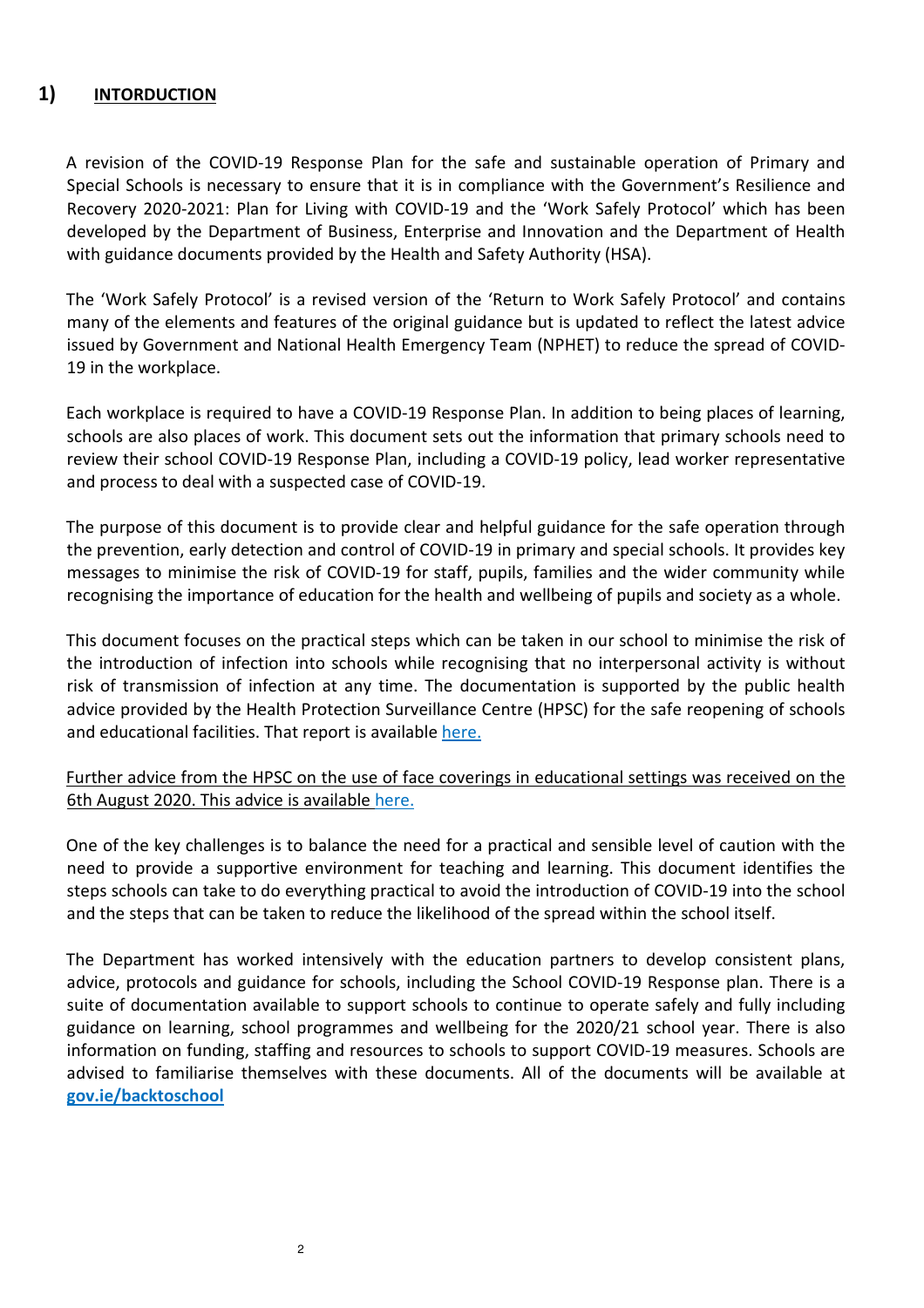# **2) WHAT IS A COVID-19 RESPONSE PLAN?**

A COVID-19 Response Plan is designed to support the staff and Board of Management (BOM) in putting measures in place that aim to prevent the spread of Covid-19 in the school environment. The COVID-19 Response Plan details the policies and practices necessary for a school to meet the Government's ' *Work Safely Protocol'*, to prevent the introduction and spread of Covid-19 in the school environment.

It is important that school-based teaching and learning and the operation of school facilities complies with the public health advice and guidance documents prepared by the Department. Doing so minimises the risk to pupils, staff and others. The response plan supports the sustainable operation of schools where the overriding objective is to protect the health of staff and pupils while promoting the educational and development needs of the pupils in the school. The COVID-19 response plan is a living document and will be updated in line with the public health advice as appropriate for primary and special schools.

In line with the Work Safely Protocol, the key to maintaining a safe school requires strong communication and a shared collaborative approach between the BOM, staff, pupils and parents. The assistance and cooperation of all staff, pupils, parents, contractors and visitors is critical to the continued success of the plan.

*Every effort is made to ensure the accuracy of the information provided in this document. However, should errors or omissions be identified, please notify us so that appropriate measures can be taken to rectify same.* 

# **3) SCHOOL COVID-19 POLICY**

A COVID-19 policy outlines the ongoing commitment of the school to implementing the plan and help prevent the introduction and spread of the virus. The revised updated policy will be signed and dated by the chairperson and principal of the BOM and brought to the attention of the staff, pupils, parents and others. *Appendix 1.*

# **4) REVIEWING THE SAFE OPERATION OF SCHOOLS**

The BOM aims to facilitate the continuation of school based teaching and learning and a safe working environment for staff. The operation of schools must be done safely and in strict adherence to the public health advice and any guidance issued by the Department of Education.

Details for the safe operation of a school facility and the applicable controls are outlined in this document. Scoil Mhuire has reviewed their current processes to ensure that they include the following:

• Arrangements to keep up to date with public health advice, changes to any Government plans for living with COVID-19 and Department of Education updates;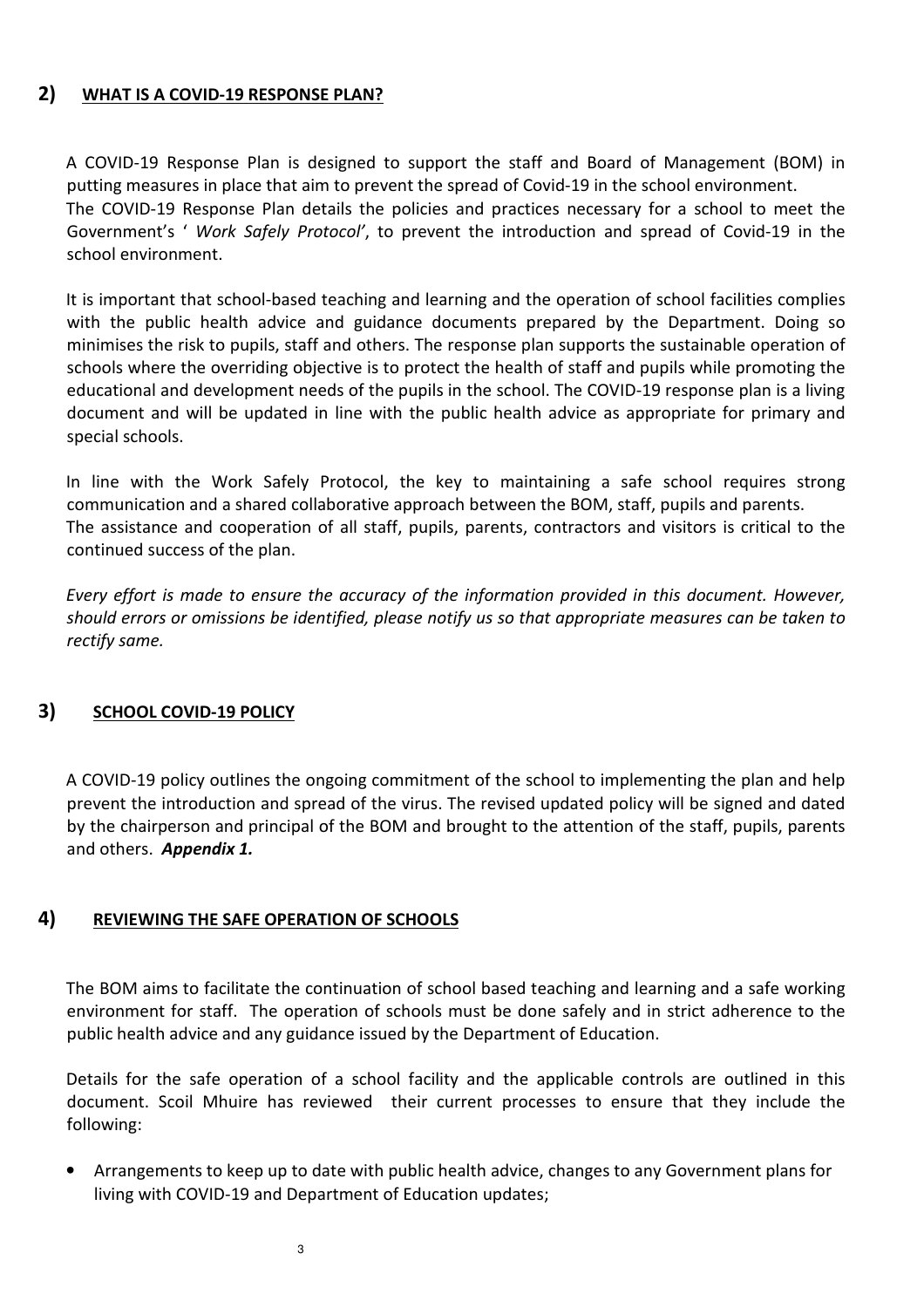- Arrangements to pass on this information in a timely manner to staff, pupils, parents and others as required;
- Ensured that staff have reviewed the training materials provided by the Department of Education *(details at Section 4.1);*
- Provided staff with access to the Return to Work (RTW) form (*details at Section 4.2);*
- Identified a Lead Worker representative *(details at Section 4.3);*
- Displayed posters and other signage to prevent introduction and spread of COVID-19 *(details at Section 4.4);*
- Made the necessary changes to the school or classroom layout if necessary to support the redesign of classrooms to support physical distancing *(details at Section 4.5);*
- Removed unnecessary clutter to facilitate ongoing cleaning of the school taking into account the importance of having educational materials to create a stimulating learning environment;
- Updated the health and safety risk assessment *(details at Section 4.6);*
- Made necessary arrangements to limit access to the school to necessary visitors and maintain records of contacts to the school *(details at 4.7)*;
- Reviewed the school buildings to check the following after any period of closure:
	- Does the water system need flushing at outlets following low usage to prevent Legionella disease;
	- Has school equipment and mechanical ventilation been checked for signs of deterioration or damage before being used again;
	- Have bin collections and other essential services resumed.

# **4.1) Induction Training**

All staff will undertake and complete Covid-19 Induction Training prior to returning to the school building. The aim of such training is to ensure that staff have full knowledge and understanding of the following:

- Latest up to-date advice and guidance on public health;
- Covid-19 symptoms;
- What to do if a staff member or pupil develops symptoms of Covid-19 while at school;
- Outline of the Covid-19 response plan.

Staff will be kept fully informed of the control measures in place in the school and their duties and responsibilities in preventing the spread of Covid-19 and will be updated with any changes to the control measures or guidance available from the public health authorities.

If a staff member is unsure about any aspect of the COVID-19 Response Plan, the associated control measures, or his/her duties, he/she should immediately seek guidance from the Principal, who is supported in this role by the BOM.

# **4.2) Procedure for Returning to Work (RTW)**

In order to return to the workplace, staff must complete a **Return to Work (RTW)** form, which is available online or from the principal.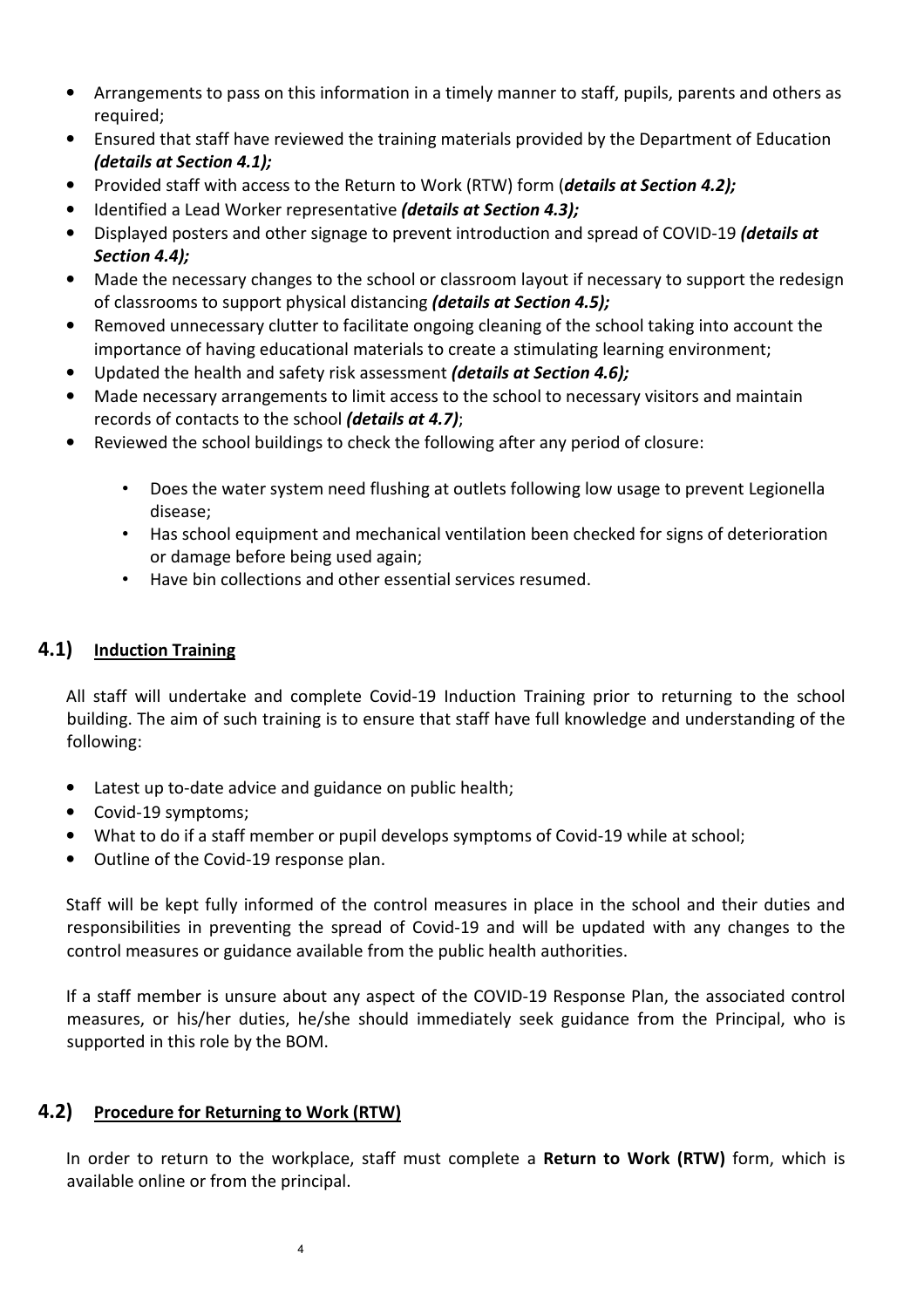A RTW form should be completed and returned to the school before returning to work. Schools should request staff to confirm that the details in the Return to Work Form remain unchanged following subsequent periods of closure such as school holidays.

The principal will also provide details of the Induction Training for completion by staff and details of any additional health and safety measures in place in the school to facilitate the staff member's return to the school facility.

There are some school staff who may be unable to return to school. Current public health guidelines have identified these people as being in groups who are defined as being at **very high risk.** This will be updated in line with public health advice.

# **People at very high risk (extremely vulnerable):**

The list of people in very high risk groups include people who:

- are over 70 years of age even if fit and well
- have had an organ transplant
- are undergoing active chemotherapy for cancer
- are having radical radiotherapy for lung cancer
- have cancers of the blood or bone marrow such as leukaemia, lymphoma or myeloma who are at any stage of treatment
- are having immunotherapy or other continuing antibody treatments for cancer
- are having other targeted cancer treatments which can affect the immune system, such as protein kinase inhibitors or PARP inhibitors
- have had bone marrow or stem cell transplants in the last 6 months, or who are still taking immunosuppression drugs
- have severe respiratory conditions including cystic fibrosis, severe asthma, pulmonary fibrosis, lung fibrosis, interstitial lung disease and severe COPD
- have a condition that means they have a very high risk of getting infections (such as SCID, homozygous sickle cell)
- are taking medicine that makes you much more likely to get infections (such as high doses of steroids or immunosuppression therapies)
- have a serious heart condition and are pregnant

The advice for this group is available from the HSE. Details of the working arrangements that apply to the very high risk school staff, is in accordance with those applying for the public service generally, and is detailed in the relevant Department of Education circulars available on the Department's website.

# **4.3) Lead Worker Representative**

The Protocol provides for the appointment of a Lead Worker Representative (LWR) in each workplace. The LWR will work in collaboration with the employer to assist in the implementation of measures to prevent the spread of COVID -19 and monitor adherence to those measures and to be involved in communicating the health advice around COVID-19 in the workplace.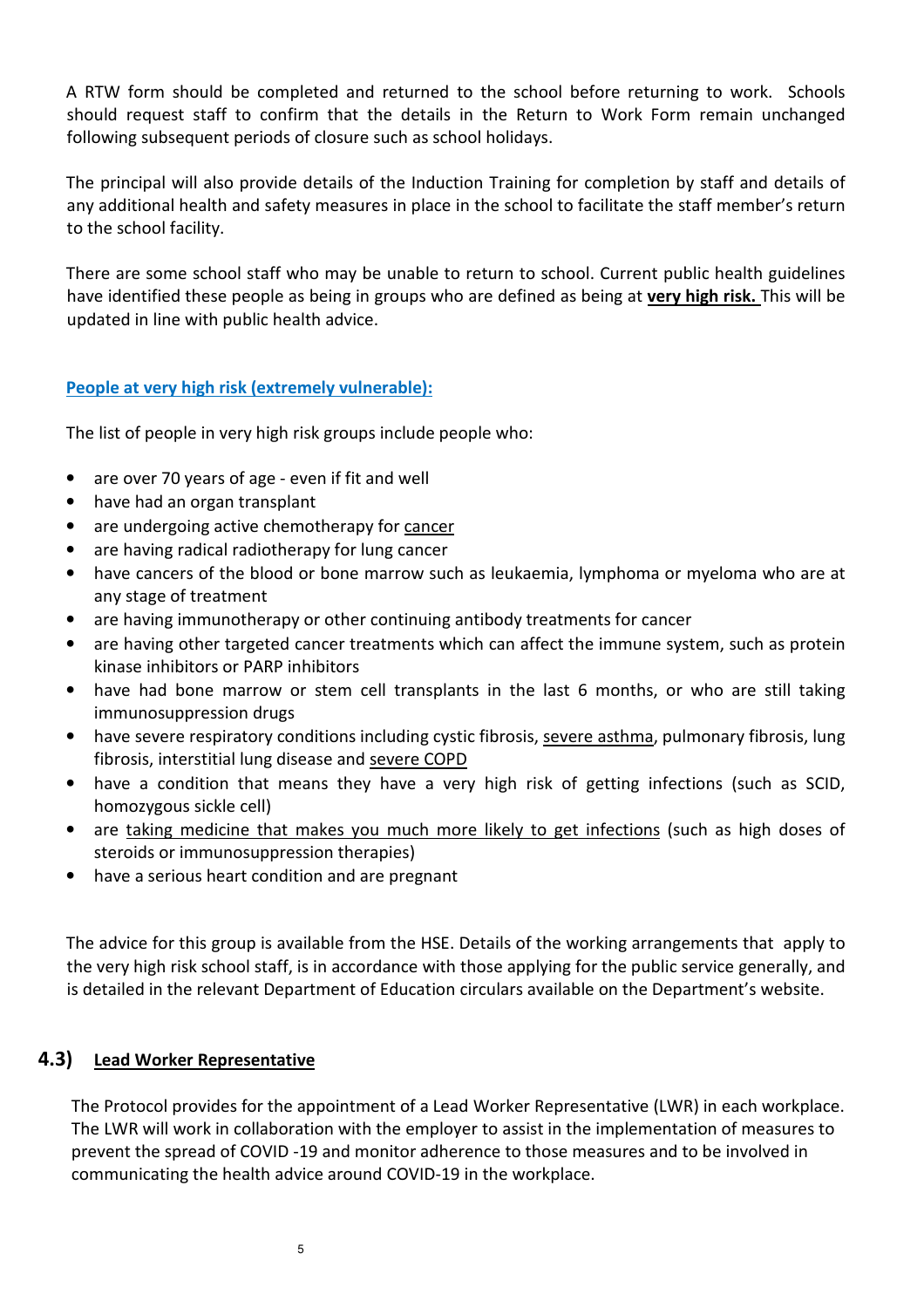This section sets out how the provisions will operate in schools. The process for appointment of the lead worker representative in schools has been agreed centrally between the Department of Education and the education partners.

Responsibility for the development, updating and implementation of the COVID-19 Response Plan and the associated control measures lies primarily with the Board of Management and school management.

Strong communication and a shared collaborative approach are key to protecting against the spread of COVID-19 in schools, and looking after the health, safety and wellbeing of staff and students.

Adherence to the Work Safely Protocol will only be achieved if everyone has a shared responsibility in implementing the measures contained within the Protocol in their place of work.

If a staff member has any concerns or observations in relation to the COVID-19 Response Plan, control measures or the adherence to such measures by staff, pupils or others he/she should contact the lead worker(s) who will engage with the principal/BOM.

# **Role of the Lead Worker Representative**

In summary, the role of the LWR is to:

- Represent all staff in the workplace regardless of role, and be aware of specific issues that may arise in respect of different staff cohorts;
- Work collaboratively with school management to ensure, so far as is reasonably practicable, the safety, health and welfare of employees in relation to COVID-19;
- Keep up to date with the latest COVID-19 public health advice;
- In conjunction with school management, promote good hygiene practices such as washing hands regularly and maintaining good respiratory etiquette along with maintaining social distancing in accordance with public health advice;
- Assist school management with implementing infection prevention control measures to suppress COVID-19 in the workplace in line with the Work Safely Protocol and current public health advice;
- In conjunction with school management, monitor adherence to measures put in place to prevent the spread of COVID-19;
- Conduct regular reviews of safety measures;
- Report any issues of concern immediately to school management and keep records of such issues and actions taken to rectify them;
- Consult with the school management on the school's COVID-19 Response Plan in the event of someone developing COVID-19 while in school including the location of an isolation area and a safe route to that area;
- Following any incident, assess with the school management any follow up action that is required;
- Consult with colleagues on matters relating to COVID-19 in the workplace;
- Make representations to school management on behalf of their colleagues on matters relating to COVID-19 in the workplace.

Every school will appoint one Lead Worker Representative. However, in Scoil Mhuire 4 people have been appointed to share the position of Lead Worker Representative and form a Covid Committee. Members of the committee will share the role of the LWR. If one member is absent, the others will share the workload.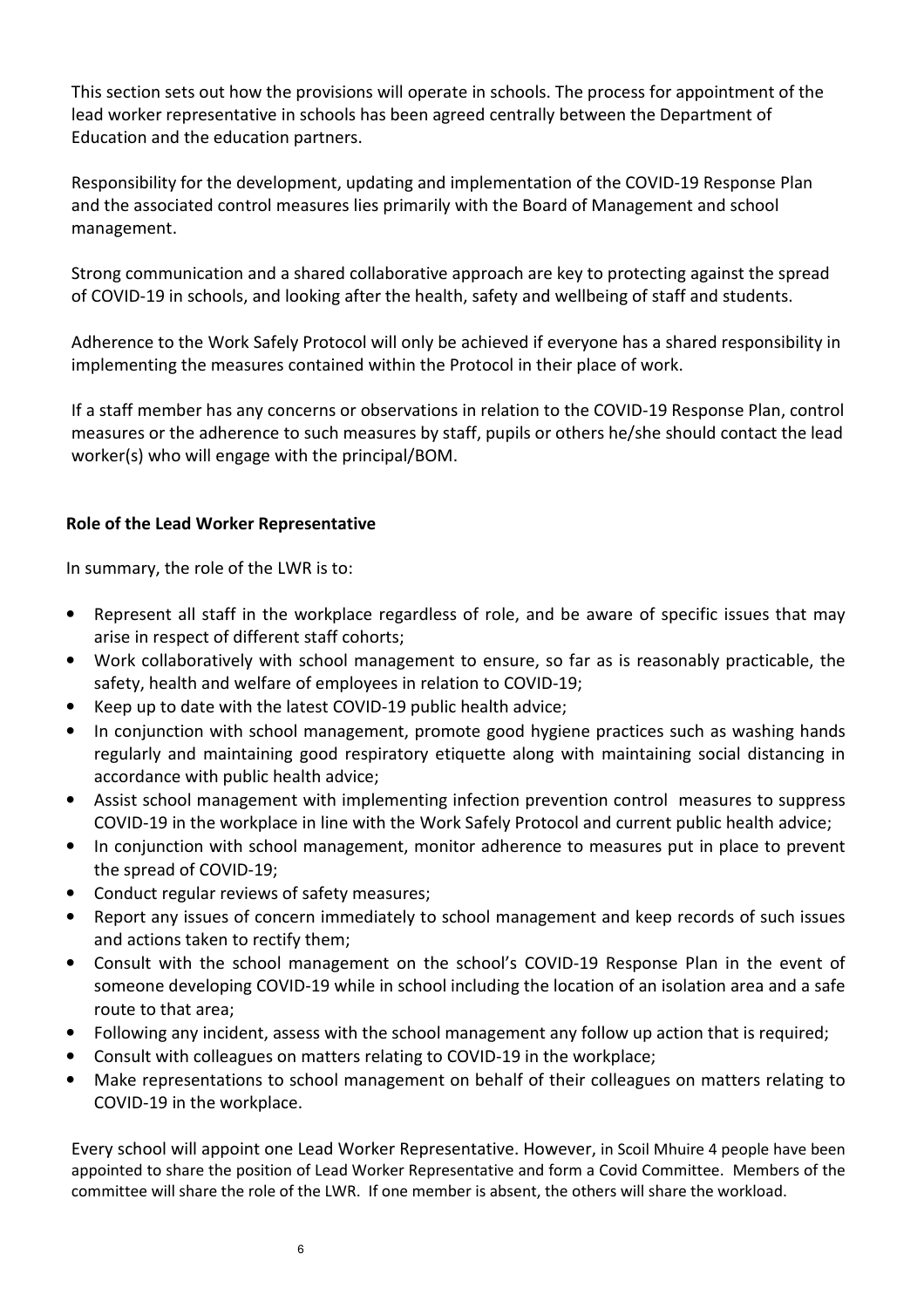| Name(s) of lead worker representatives: | <b>Contact details:</b>         |
|-----------------------------------------|---------------------------------|
| <b>Aisling Heerey</b>                   | aheerey@howthprimaryschool.ie   |
| Claire Mannix                           | cmannix@howthprimaryschool.ie   |
| Cathy Lynch                             | clynch@howthprimaryschool.ie    |
| Laura Anderson                          | landerson@howthprimaryschool.ie |
|                                         |                                 |

All staff, pupils, parents, contractors and visitors have a responsibility both as individuals and collectively to have due regard for their own health and safety and that of others and to assist with the implementation of the COVID-19 Response Plan and associated infection prevention control measures.

Full details of the arrangements which will apply for the LWR in primary and special schools is set out at *Appendix 3.*

# **4.4) Signage**

Schools will be required to display signage outlining the signs and symptoms of COVID-19 and to support good hand and respiratory hygiene.

The Department has provided printed posters to schools, with age appropriate key health messages – hand washing, sneeze and cough etiquette etc.

Please see link below to these posters which will allow schools who may wish to have an additional supply of posters available. Any such supply can be sourced locally.

https://www.education.ie/en/The-Department/Announcements/information-for-schools-preschoolsand-third-level-institutions-on-the-coronavirus.html#1

Schools can then arrange to display the posters in prominent areas such as offices, corridors, staffroom area, classrooms and toilets.

# **4.5) Making Changes to School Layout**

Maintaining physical distancing in the school environment is recommended as one of the key infection prevention control measures to minimise the risk of the introduction and spread of COVID-19. Further information on how physical distancing can be used in the school environment is found at *Section 5.4* below including a link to the suite of illustrative primary classroom layouts (including special classes).

Schools should reconfigure classrooms and other areas as necessary to support physical distancing in line with the guidance in advance of school reopening.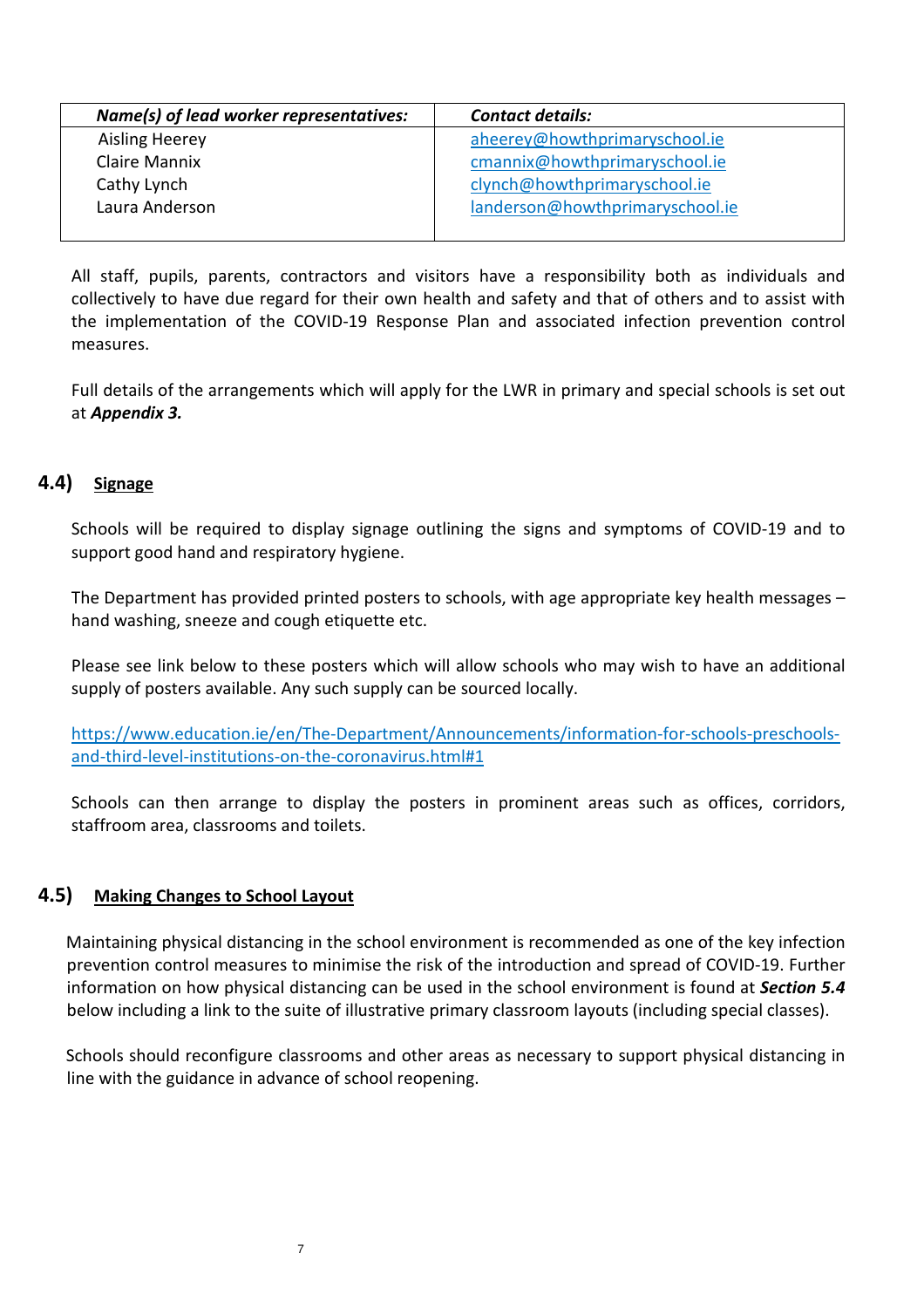# **4.6) Health and Safety Risk Assessment**

COVID-19 represents a hazard in the context of health and safety in the school environment. A template risk assessment to identify the control measures required to mitigate the risk of COVID-19 in school settings is attached at *Appendix 4.*

Scoil Mhuire will review it's emergency procedures involving, fire safety, first aid, accidents and dangerous occurrences to consider any new risks that arise due to the school's COVID-19 Response Plan. Any changes to the school's existing emergency procedures are documented and incorporated into the school's safety statement.

Scoil Mhuire also reviewed it's existing risk assessments to consider any new risks that arise due to the school's COVID-19 Response Plan. Any changes to the school's current risk assessments are documented and incorporated into the school safety statement.

#### **First Aid/Emergency Procedure**

The standard First Aid/emergency procedure shall continue to apply in schools. In an emergency or in case of a serious incident, schools should call for an ambulance or the fire brigade on 112/999 giving details of location and type of medical incident.

#### **4.7) Access to School and Contact Log**

Access to the school building will be in line with agreed school procedures.

Arrangements for necessary visitors such as contractors and parents with be restricted to essential purposes and limited to those who have obtained prior approval from the principal. The Department of Education Inspectorate may also need to visit schools and centres for education to support them as appropriate in the implementation of public health advice relating to creating a safe learning and working environment for all.

The prompt identification and isolation of potentially infectious individuals is a crucial step in restricting the spread of the virus and protecting the health and safety of the individuals themselves and other staff, contractors and visitors at the workplace. A detailed sign in/sign out log of those entering the school facilities should be maintained. The school should maintain a log of staff and pupil contacts.

The Data Protection Commission has provided guidance on the data protection implications of the return to work protocols. This advice can be found here:

https://www.dataprotection.ie/en/news-media/data-protection-implications-return-work-safelyprotocol

Schools are reminded that all school records and data must be maintained and processed in compliance with the GDPR and the Data Protection Acts. The responsibility for compliance with the legislation rests with each school (or ETB) in their role as data controller.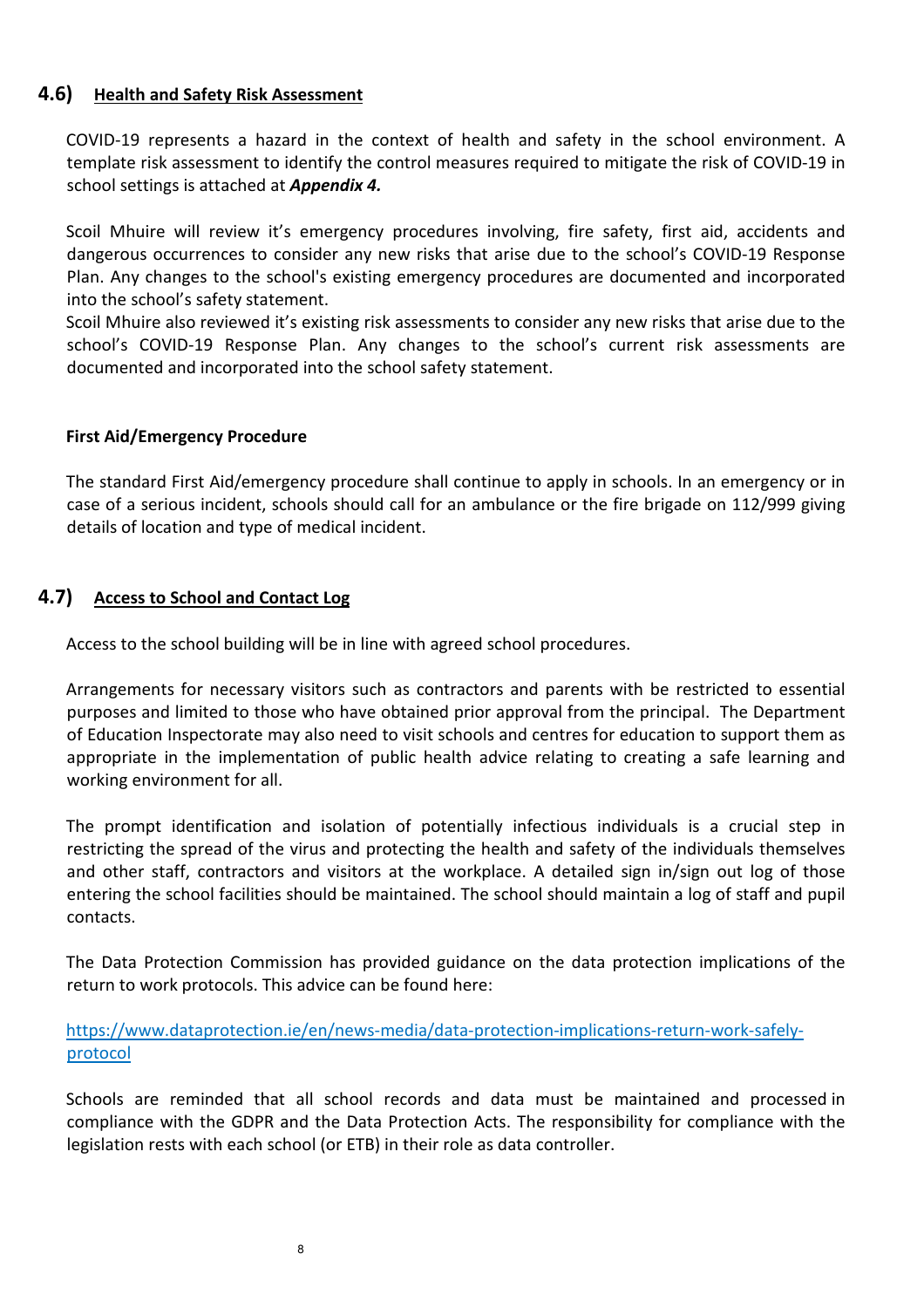# **5) INFECTION PREVENTION CONTROL MEASURES – TO PREVENT INTRODUCTION AND SPREAD OF COVID-19 IN SCHOOLS**

 One of the key messages to manage the risks of COVID-19 is to do everything practical to avoid the introduction of COVID-19 into the school. If infection is not introduced it cannot be spread. The risk of spreading the infection once introduced exists in all interpersonal interactions; pupil-pupil, teacherteacher and teacher- pupil and must be managed in all settings.

A range of essential control measures have been implemented to reduce the risk of the spread of Covid-19 virus and to protect the safety, health and welfare of staff, pupils, parents and visitors as far as possible within the school. The control measures shall continue to be reviewed and updated as required on an ongoing basis.

It is critical that staff, pupils, parents and visitors are aware of, and adhere to, the control measures outlined and that they fully cooperate with all health and safety requirements.

*Staff should note that they have a legal obligation under Section 13 of the Safety, Health and Welfare at Work Act 2005 to comply with health and safety requirements and to take reasonable care for the health and safety of themselves, their colleagues and other parties within the workplace.* 

# **How to Minimise the Risk of Introduction of COVID-19 into Schools:**

Promote awareness of COVID-19 symptoms (*details at Section 5.1*);

- Advise staff and pupils that have symptoms not to attend school, to phone their doctor and to follow HSE guidance on self-isolation;
- Advise staff and pupils to self-isolate or restrict their movements at home if they display any signs or symptoms of COVID-19 and contact their family doctor to arrange a test
	- Advise staff and pupils not to return to or attend school in the event of the following:
		- $\triangleright$  if they are identified by the HSE as a close contact of a confirmed case of COVID-19
		- $\triangleright$  if they live with someone who has symptoms of the virus
		- $\triangleright$  If they have travelled outside of Ireland; in such instances staff are advised to consult and follow latest Government advice in relation to foreign travel.
- Advise staff and pupils that develop symptoms at school to bring this to the attention of the Principal promptly;
- Ensure that staff and pupils know the protocol for managing a suspected case of COVID-19 in school *(details at Section 8);*
- Advise staff and pupils to cooperate with any public health officials and the school for contact tracing purposes and follow any public health advice in the event of a case or outbreak in the school;
- Everyone entering the school building needs to perform hand hygiene with a hand sanitiser;
- Visitors to the school during the day should be by prior arrangement and should be received at a specific contact point;
- Physical distancing (of 2m) should be maintained between staff and visitors where possible.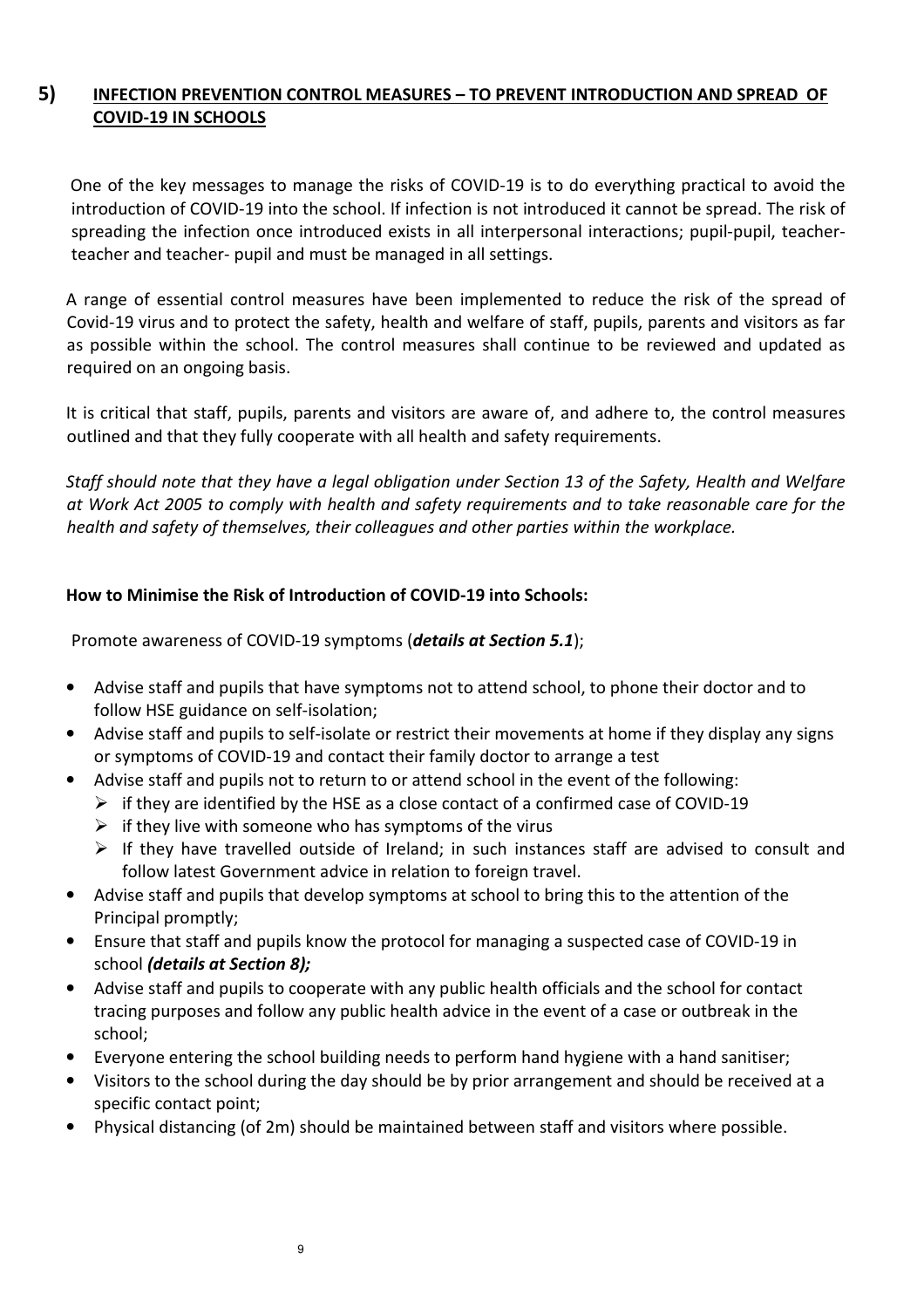#### **5.1) Know the Symptoms of COVID-19**

In order to prevent the spread of COVID-19 it is important to know and recognise the symptoms. They are:

- $\checkmark$  High temperature
- $\checkmark$  Cough
- $\checkmark$  Shortness of breath or breathing difficulties
- $\checkmark$  Loss of smell, of taste or distortion of taste

Infection with the virus that causes COVID-19 can cause illness, ranging from mild to severe, and, in some cases, can be fatal. It can take up to 14 days for symptoms to show. They can be similar to symptoms of cold and flu.

Common symptoms of coronavirus include:

- a fever (high temperature 38 degrees Celsius or above).
- a new cough this can be any kind of cough, not just dry.
- shortness of breath or breathing difficulties.
- loss or change in your sense of smell or taste this means you've noticed you cannot smell or taste anything, or things smell or taste different to normal

If you have any common symptoms of COVID-19 (coronavirus), self-isolate (stay in your room) and phone your family doctor straight away to see if you need a COVID-19 test. Other people in your household will need to restrict their movements (stay at home).

Getting an early diagnosis means, you can get the help you need and take steps to avoid spreading the virus, if you have it.

For the complete list of symptoms, please refer to the HSE Website.

# **COVID-19 Tracker App**

COVID Tracker app is a free and easy-to-use mobile phone app that will:

- alert you if you have been in close contact with someone who has tested positive for COVID-19 (coronavirus)
- keep other app users safe by alerting them if you test positive for COVID-19
- give you advice on what to do if you have symptoms

You can download the free app from Apple's AppStore or the GooglePlay store

#### **5.2) Respiratory Hygiene**

Make sure you, and the people around you, follow good respiratory hygiene. This means covering your mouth and nose with a tissue or your bent elbow when you cough or sneeze. Then dispose of the used tissue immediately and safely into a nearby bin.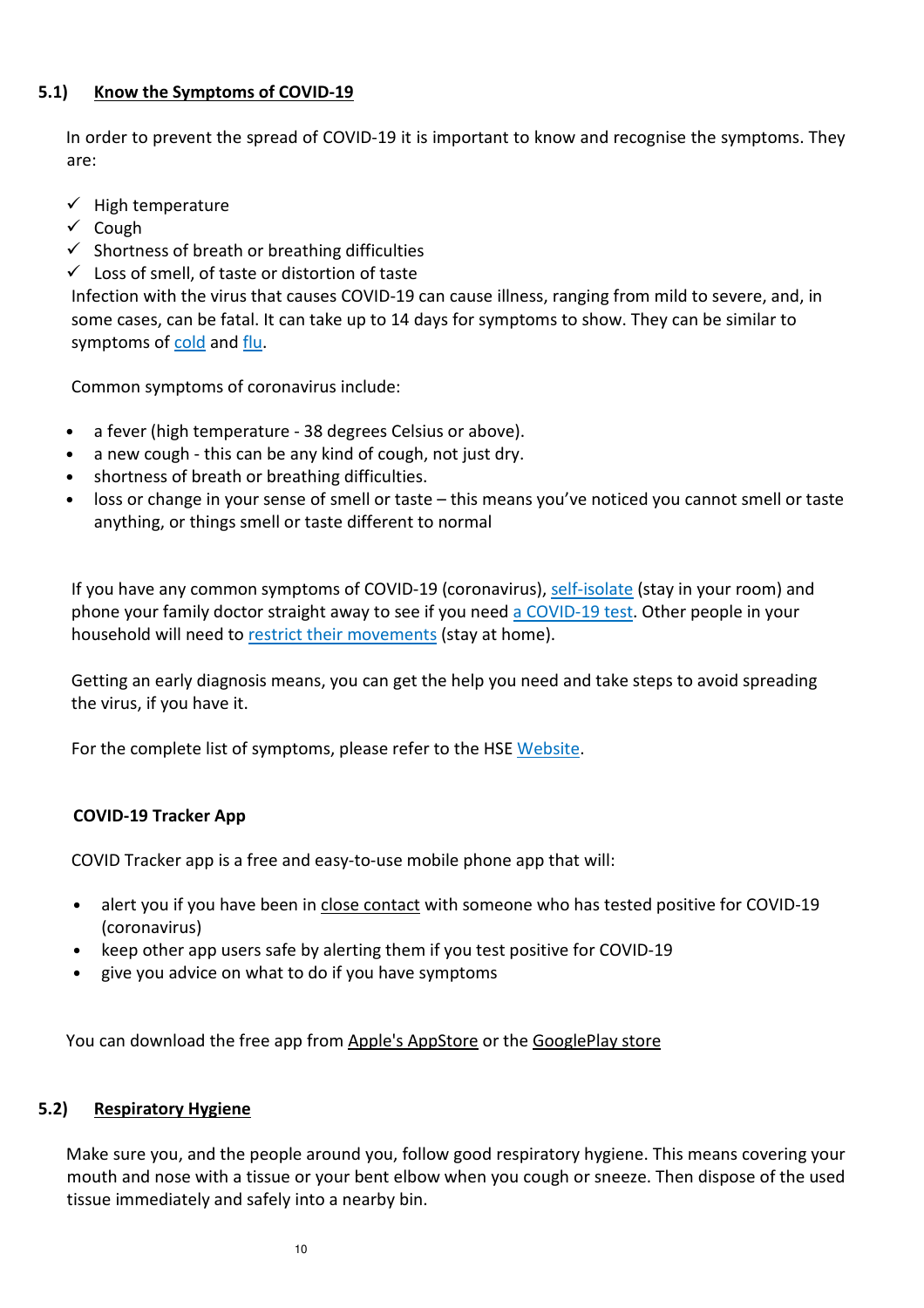By following good respiratory hygiene, you protect the people around you from viruses such as cold, flu and Covid-19.

#### **5.3) Hand Hygiene**

Staff and pupils should understand why hand hygiene is important as well as when and how to wash their hands.

Schools should promote good hygiene and display posters throughout the schools on how to wash your hands. Follow the HSE guidelines on handwashing:

https://www2.hse.ie/wellbeing/how-to-wash-your-hands.html

Hand hygiene can be achieved by hand washing or use of a hand sanitiser (when hands look clean). Use of hand hygiene facilities including wash hand basins needs to be managed so as to avoid congregation of pupils and staff waiting to use wash hand basins and hand sanitisers.

There is a requirement for access to hand washing facilities after activities that are likely to soil hands, for example playing outside or certain sporting activities as hand sanitiser does not work on dirty hands.

Hand sanitiser dispensers can be deployed more readily at exit and entry points of schools and classrooms and care should be taken to clean up any hand sanitiser spills to prevent risks of falls.

Warm water is preferable to hot or cold water for hand washing but if the plumbing system only supplies cold water, a soap that emulsifies easily in cold water should be used.

Wash hand basins, running water, liquid soap and hand drying facilities should be provided in all toilets, kitchens and any food preparation areas.

Hand washing facilities should be maintained in good condition and supplies of soap and towels should be topped up regularly to encourage everyone to use them.

Hot air dryers are an acceptable alternative for hand drying but must be regularly maintained. There is no evidence that hand dryers are associated with increased risk of transmission of COVID-19.

Posters displaying hand washing techniques and promoting hand washing should be placed on walls adjacent to washing facilities and can be laminated or placed in a plastic sleeve.

Hand sanitiser is suitable for use for hand hygiene when hands are not visibly soiled (look clean). Evidence of effectiveness is best for alcohol based hand rubs but non-alcohol based hand rubs can be used too.

When hand rubs/gels are being used in school care should be taken to ensure that pupils do not ingest them as they are flammable and toxic. Alcohol-based sanitiser must not be stored or used near heat or naked flame.

Young children should not have independent use of containers of alcohol gel.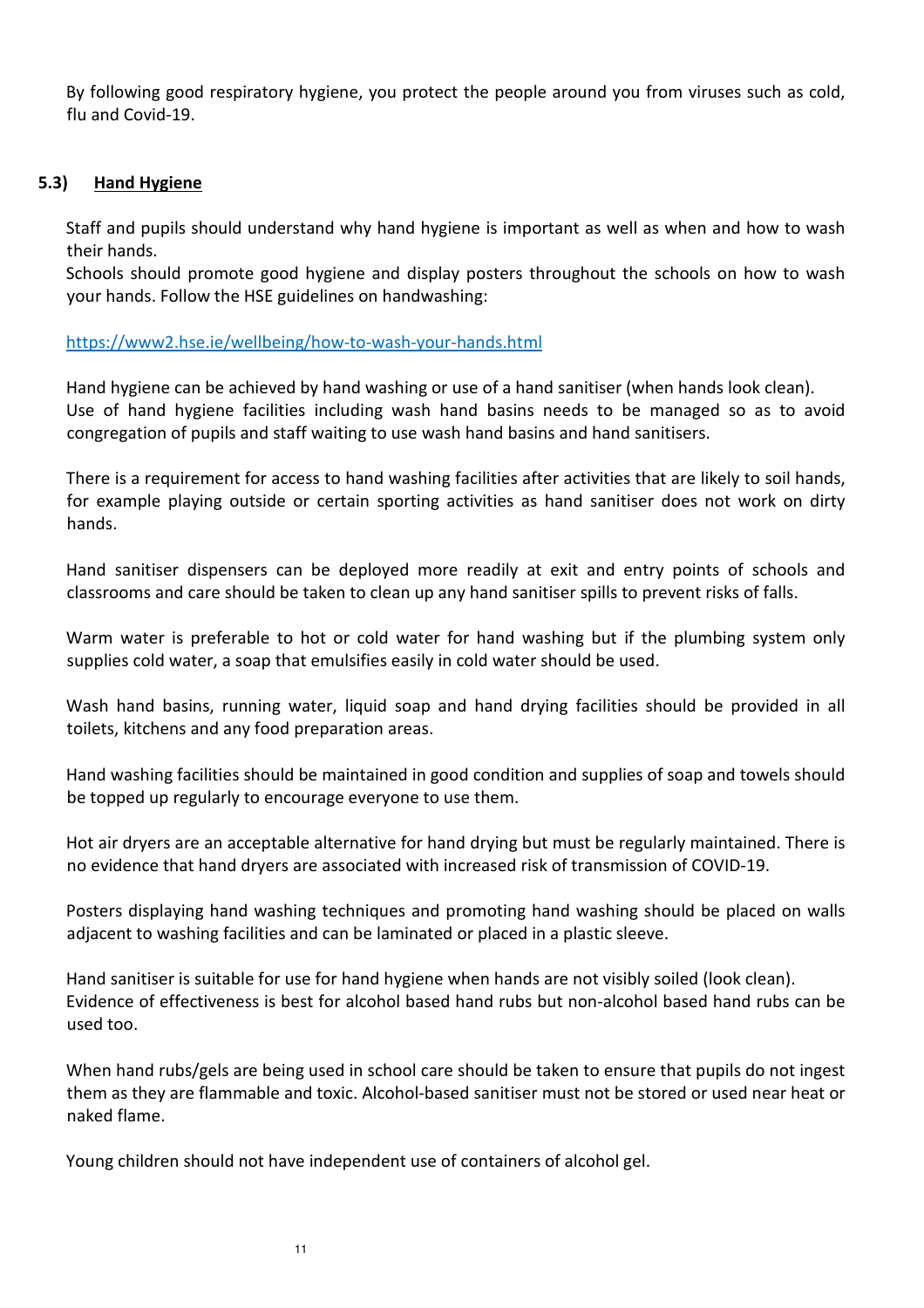#### **Frequency of Hand Hygiene**

Pupils and staff should perform hand hygiene:

- On arrival at school;
- Before eating or drinking;
- After using the toilet;
- After playing outdoors;
- When their hands are physically dirty;
- When they cough or sneeze.

The Department has arranged for a drawdown framework to be established to enable schools purchase hand-sanitisers and any other necessary PPE supplies for use in the school. . The Department will provide funding for the costs associated with hand sanitising and PPE requirements in schools.

# **5.4) Physical Distancing**

Physical distancing can be usefully applied in primary and special school settings allowing for some flexibility when needed. It must be applied in a practical way to recognise that the learning environment cannot be dominated by a potentially counterproductive focus on this issue. Physical distancing will look different across the various ages and stages of learning. Care should be taken to avoid generating tension or potential conflict and some flexibility in the implementation of measures may be required at times.

It is also recognised that it is not always possible for staff to maintain physical distance from pupils and it is not appropriate that they would always be expected to do so where this could have a detrimental impact on the pupil i.e. if a child sustains an injury and requires first aid.

**However, where possible staff should maintain a minimum of 1m distance and where possible 2m. They should also take measures to avoid close contact at face to face level such as remaining standing rather than sitting beside/crouching down**.

Physical distancing falls into two categories:

- Increasing separation
- Decreasing interaction

# *Increasing separation*

The guidance documents provided by the Department of Education on optimal school layout and referenced at *Section 4.5* above should be used by schools to increase separation to the greatest degree possible.

To maintain physical distancing in the classroom, primary schools and special schools should:

- 1. Reconfigure class spaces to maximise physical distancing
- 2. Utilise and reconfigure all available space in the school in order to maximise physical distancing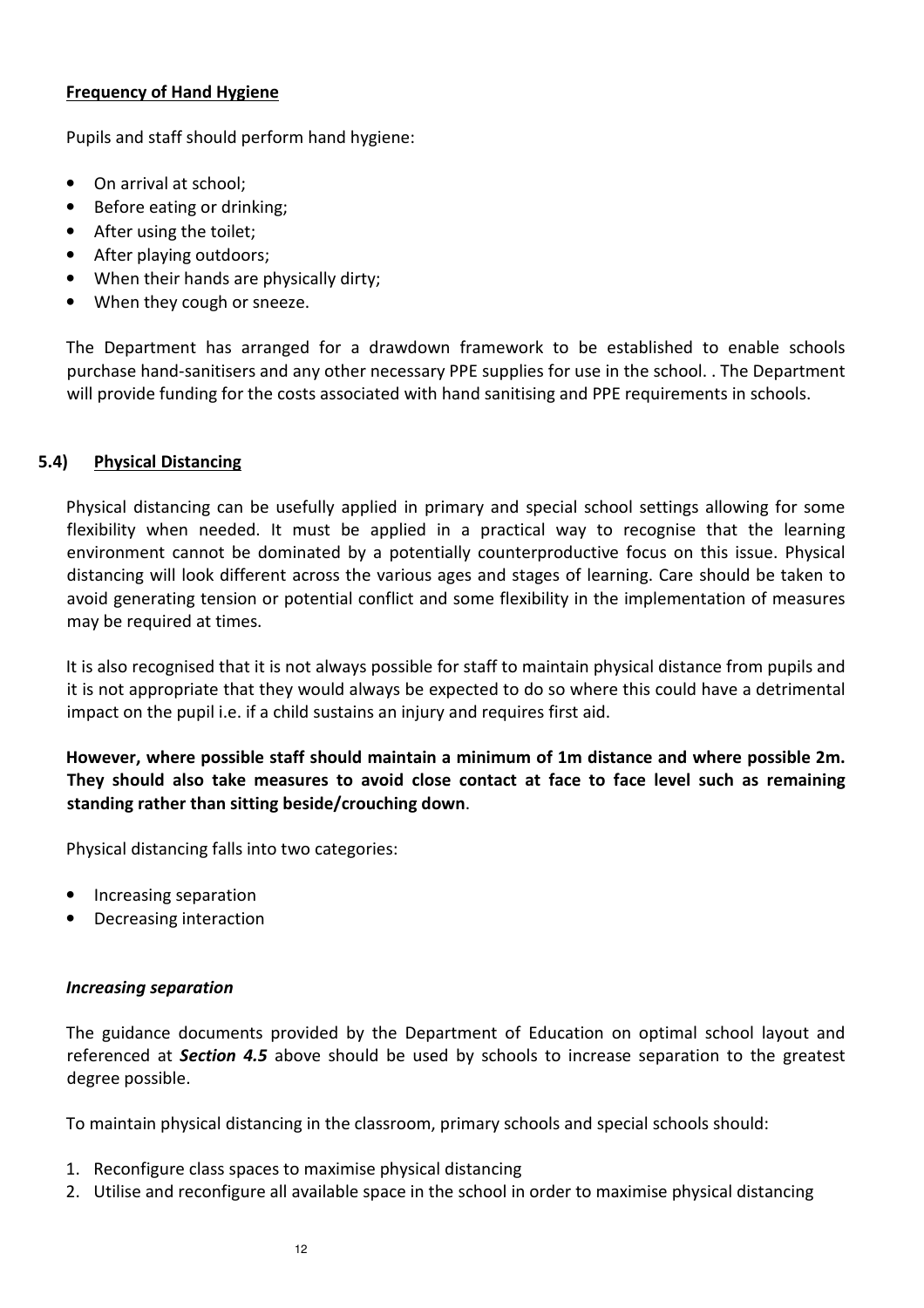To support primary schools and special schools in the implementation of physical distancing in the classroom, the Department has developed a suite of illustrative classroom layouts of potential options (including arrangements for special classes) which are in accordance with the public health advice, and assumes

- $\triangleright$  Room is clear of any unnecessary furniture/shelves etc. on the walls
- $\triangleright$  A variety of classroom sizes.

#### A link to the suite of illustrative primary classroom layouts is available here.

Funding has been provided under the enhanced minor works grant to facilitate this classroom reconfiguration works.

**The teacher's desk should be at least 1m and where possible 2m away from pupil desks.** 

#### *Decreasing interaction*

The extent to which decreasing interaction is possible in a primary will depend on the school setting and a common-sense approach is required recognising the limits to which this can be achieved between pupils.

In primary and special schools a distance of 1m should be maintained between desks or between individual pupils. It is recognised that younger children are unlikely to maintain physical distancing indoors. Therefore achieving this recommendation in the first four years of primary or special schools, is not a pre-requisite to reopening a primary or special school for all pupils.

Where possible work stations should be allocated consistently to the same staff and children rather than having spaces which are shared.

The risk of infection may be reduced by structuring pupils and their teachers into Class Bubbles (i.e. a class grouping which stays apart from other classes as much as possible) and discrete groups or "Pods" within those class bubbles, to the extent that this is practical.

If the class is divided into Pods, there should be at least (1m distance) between individual Pods within the Class Bubble and between individuals in the pod, whenever possible.

Generally speaking the objective is to limit contact and sharing of common facilities between people in different Class Bubbles (and Pods within those Class Bubbles) as much as possible, rather than to avoid all contact between Pods, as the latter will not always be possible.

The aim of the system within the school is that class grouping mix only with their own class from arrival at school in the morning until departure at the end of the school day. The Pods within those Class Bubbles is an additional measures, to limit the extent of close contact within the Class Bubble.

Pod sizes should be kept as small as is likely to be reasonably practical in the specific classroom context.

To the greatest extent possible, pupils and teaching staff should consistently be in the same Class Bubbles although this will not be possible at all times.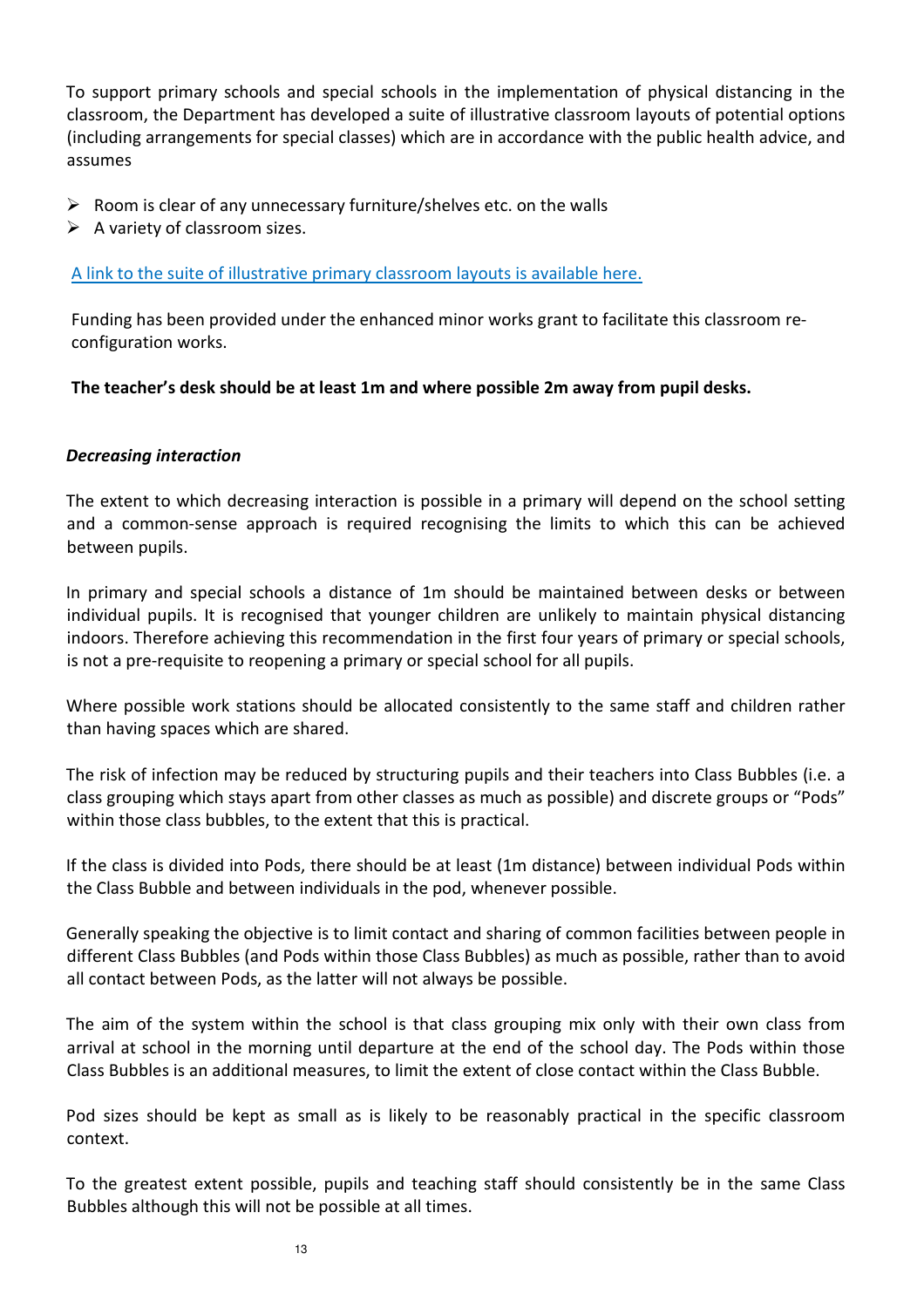Different Class Bubbles should where possible have separate breaks and meal times or separate areas at break or meal times (or this could be different class years i.e.  $2^{nd}$  class,  $3^{rd}$  class etc.)

Sharing educational material between Pods should be avoided/minimised where possible. Staff members who move from class bubble to class bubble should be limited as much as possible.

#### *Additional measures to decrease interaction include:*

Limit interaction on arrival and departure and in hallways and other shared areas. Social physical contact (hand to hand greetings, hugs) should be discouraged.

Where pupils need to move about within the classroom to perform activities (access to a shared resource) it should be organized to the greatest degree possible to minimize congregation at the shared resource.

Staff and pupils should avoid sharing of personal items.

Encourage pupils to avoid behaviours that involve hand to mouth contact (putting pens/pencils in the mouth).

Where teaching and learning involves use of keyboards or tablets, the contact surface of the device should be cleaned regularly and hand hygiene encouraged.

# **Physical Distancing outside of the classroom and within the school**

# *School drop off/collection*

Arrangements for dropping off/collecting pupils should be arranged to encourage physical distancing of 2m where possible.

Walking/cycling to school should be encouraged as much as possible.

Arrangements should be made to maintain a distance of 2m between parents and guardians and between parents and guardians and school staff.

Aim of any arrangements is to avoid congregation of people at the school gates where physical distancing may not be respected.

Staggered drop off/pick up times should be considered where practical and feasible.

If schools have additional access points, consideration may be given to whether they can be used to reduce congestion.

Consideration may be given to where pupils congregate as they arrive at school. This could include heading straight to their small group designated learning space/classroom.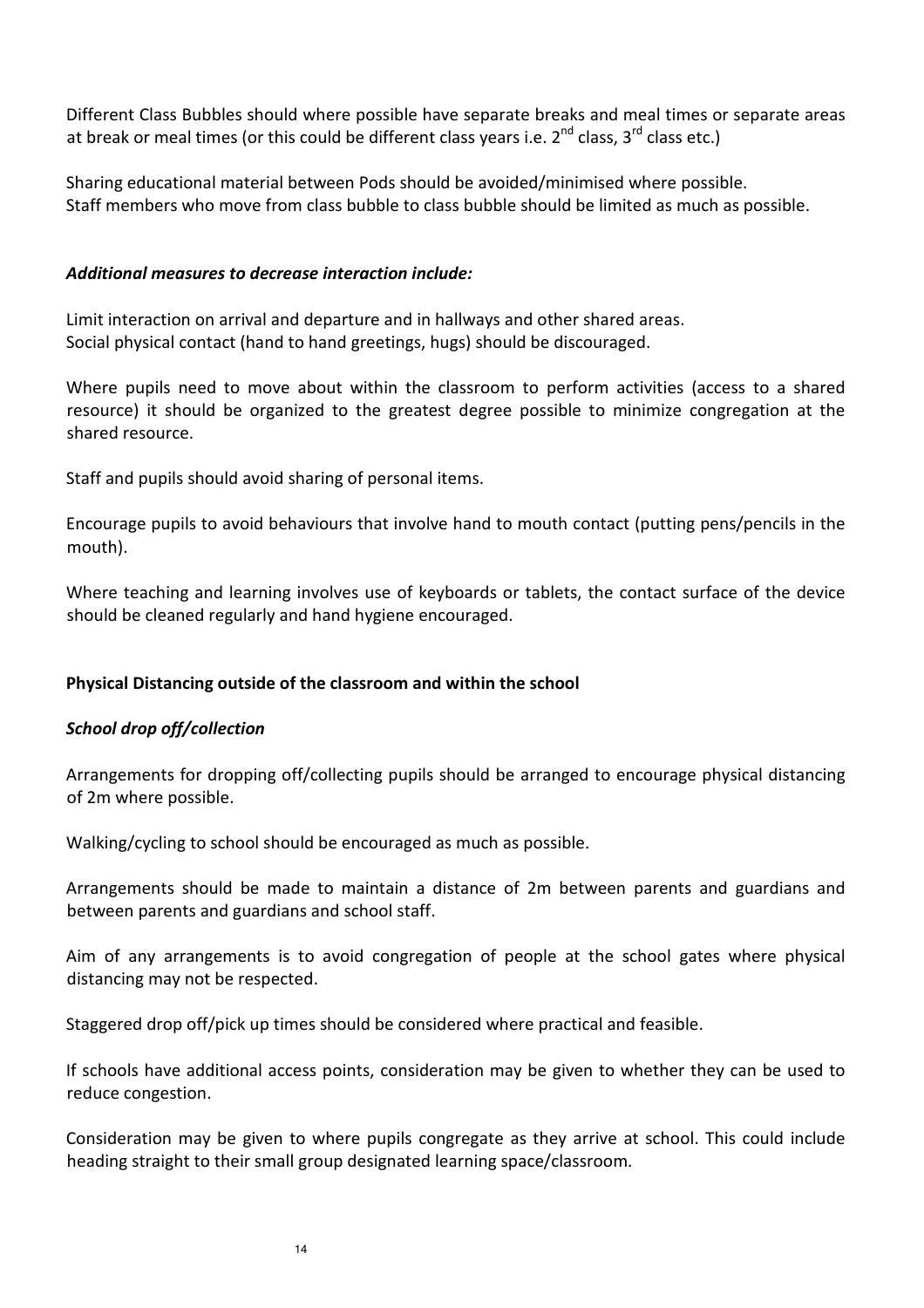# *Staff*

A distance of 2m is recommended for physical distancing by staff. This is particularly relevant to distancing between adults when they are not engaged in teaching such as the staff room and arriving to work.

If 2m cannot be maintained in staff groups, as much as distance as is possible and updated guidance on face covering should be observed.

Physical distancing should be observed between staff members within the staff room through the use of staggered breaks etc.

Staff meetings should be held remotely or in small groups or in large spaces to facilitate physical distancing.

Implement no hand shaking policy.

Minimise gathering of school staff at the beginning or end of the school day.

Staff can rotate between areas/classes but this should be minimized where possible.

#### *Canteen*

Ensure physical distancing is applied in canteen facilities.

Stagger canteen use and extend serving times to align with class groupings.

Implement a queue management system.

Make sure pupils clean their hands before and after entering the canteen area.

#### *Corridors and Stairwells*

Briefly passing someone in a hall is very unlikely to contribute significantly to the spread of infection if people do not have physical contact and avoid informal group discussions.

#### *Yard/ Supervision*

The risk of transmission from contact with outside surfaces or play areas is low.

Adjust play time/outdoor activities to minimise crowding at the entrance and exits.

It is not possible to maintain physical distancing when pupils in primary or special schools play together outdoors, but in so far as practical it is helpful to keep to consistent groups.

Stagger break times and outdoor access.

Children should be encouraged to perform hand hygiene before and after outdoor activities.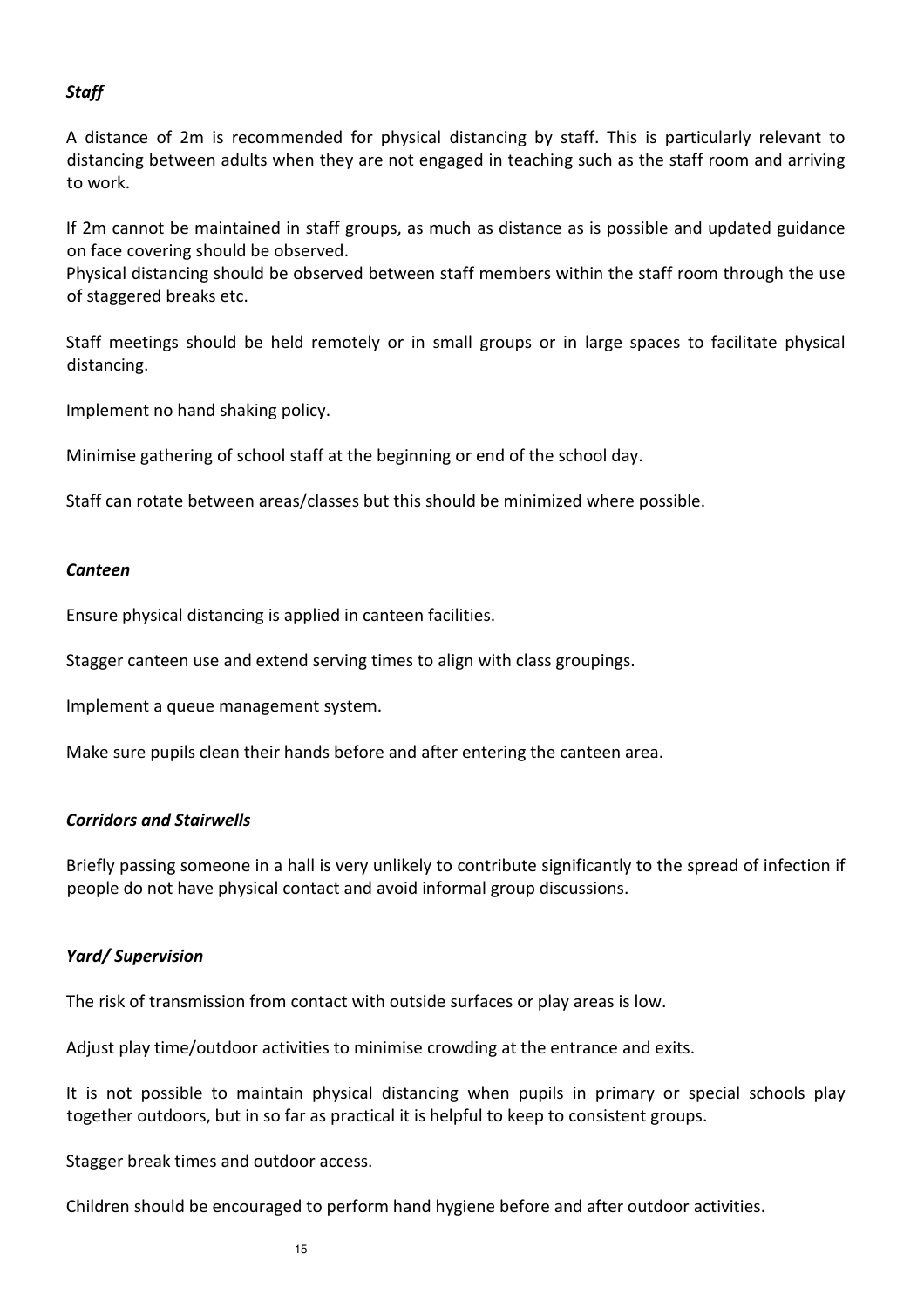Minimise equipment sharing and clean shared equipment between uses by different people.

#### *Ventilation*

The Department has published guidance setting out the practical steps for good ventilation in accordance with public health advice '*Practical Steps for the Deployment of Good Ventilation Practices in Schools'* The guidance sets out an overall approach for schools that windows should be open as fully as possible when classrooms are not in use (e.g. during break-times or lunch-times (assuming not in use) and also at the end of each school day) and partially open when classrooms are in use. The guidance provides that good ventilation can be achieved in classrooms without causing discomfort, particularly during cold weather.

#### **5.5) Use of PPE in Schools**

The Department has published "Guidance to Primary and Special Schools on PPE consumables and equipment" on www.gov.ie/backtoschool

This provides schools with the information needed on the appropriate quantities of PPE consumables and equipment to support the full and safe reopening of schools.

The updated advice from the HPSC to the Department of Education has recommended that face coverings should be worn by staff members where it is not possible to maintain a physical distance of 2 metres from other staff, parents, essential visitors or pupils. The Department has accepted this recommendation. Accordingly, it is now a requirement for face coverings to be worn by staff members where it is not possible to maintain a physical distance of 2 metres from other staff, parents, essential visitors or pupils.

PPE will also need to be used at certain work activities or work areas. These might include roles such as:

- Performing intimate care
- Where a suspected case of COVID-19 is identified while the school is in operation
- Where staff are particularly vulnerable to infection but are not in the list of those categorised as people in very high risk groups, or may be living with people who are in a very high risk category
- Administering first aid
- Parent Teacher meetings

Where staff provide healthcare to children with medical needs in the school environment they should apply standard precautions as per usual practice.

#### **Reception Areas**

Consideration should be given to the use of Perspex in reception areas where it is not possible for staff to maintain a physical distance of 2 metres from other staff or pupils. Minor works funding grant can be used for this purpose.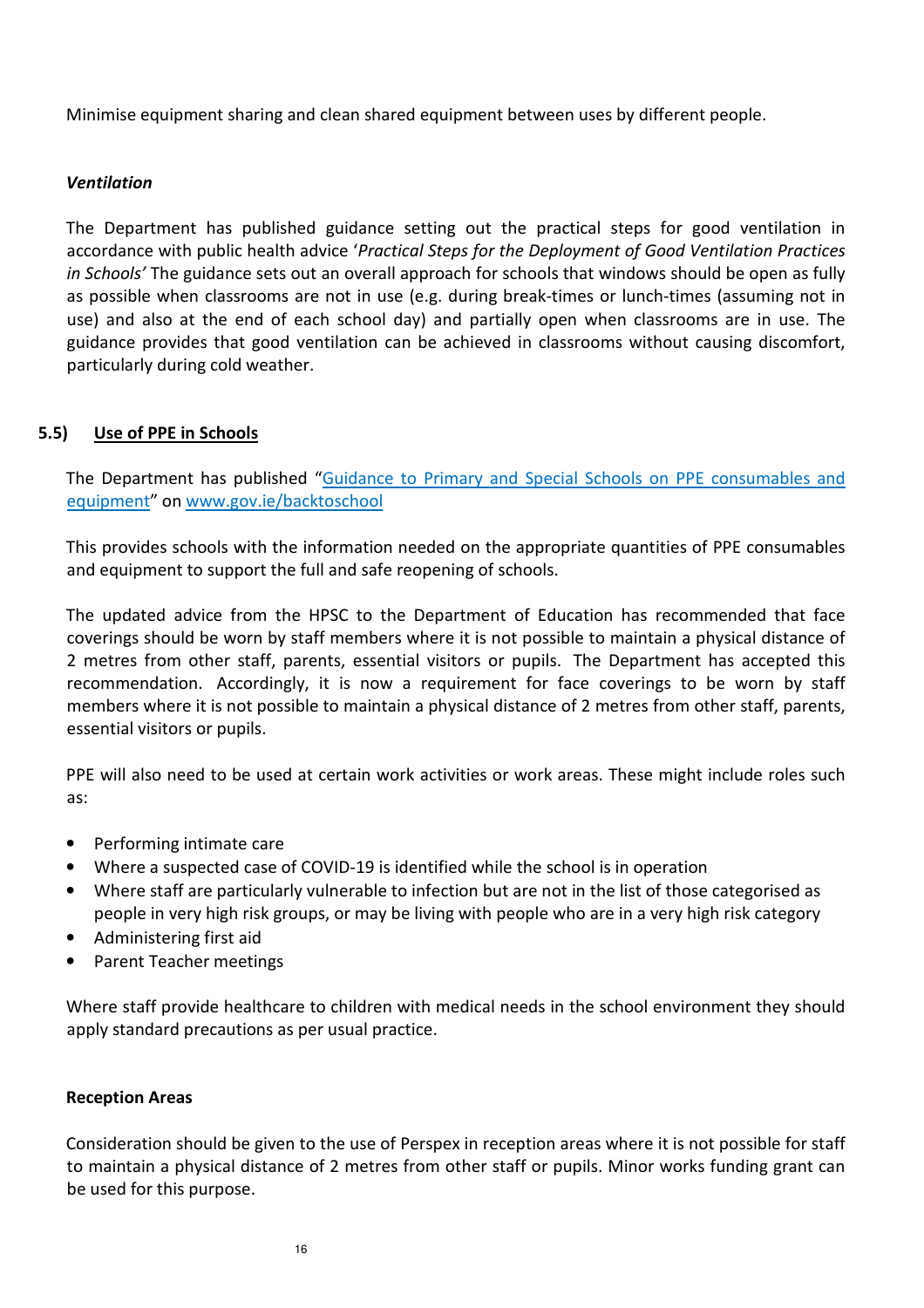### **Face Coverings/Face Visors/Masks**

Cloth face coverings act as a barrier to help prevent respiratory droplets from travelling into the air and onto other people when the person wearing the face covering coughs, sneezes, talks or raises their voice. Cloth face coverings are therefore intended to prevent transmission of the virus from the wearer (who may not know that they are infected) to those with whom they come into close contact. In childcare and educational settings, the implementation of mandatory face-covering usage is challenging, as it is known that children will have a lower tolerance and ability to use the face covering properly, and use of face-coverings by teachers and staff caring for very young children may cause undue stress to the children.

It is not recommended that children attending primary school wear face-coverings.

It is now a requirement for face coverings to be worn by staff members where it is not possible to maintain a physical distance of 2 metres from other staff, parents, essential visitors or pupils.

In certain situations the use of clear visors should be considered, for example staff interacting with pupils with hearing difficulties or learning difficulties.

Cloth face coverings should not be worn by any of the following groups:

- Primary school children
- Any person with difficulty breathing
- Any person who is unconscious or incapacitated
- Any person who is unable to remove the face-covering without assistance
- Any person who has special needs and who may feel upset or very uncomfortable wearing the face covering, for example persons with intellectual or developmental disabilities, mental health conditions, sensory concerns or tactile sensitivity.

All staff wearing face coverings should be reminded to not touch the face covering and to wash or sanitise their hands (using hand sanitiser) before putting on and after taking off the face covering.

 Information should be provided on the proper use, removal, and washing of cloth face coverings https://www.youtube.com/watch?v=T6ZqdpLfSqw

Cloth face coverings should be washed after every day of use and/or before being used again, or if visibly soiled.

Face coverings should not be worn if they are wet. A wet cloth face covering may make it difficult to breathe.

Schools should consider having additional disposable face coverings available for staff in case a backup face covering is needed during the day.

Whilst staff may wish to utilise their own face covering on a day-to-day basis, schools should have available a stock of additional disposable or multi-use face coverings, or if appropriate face visors, available for staff in case a back-up face covering is needed throughout the day or where required on an ongoing basis.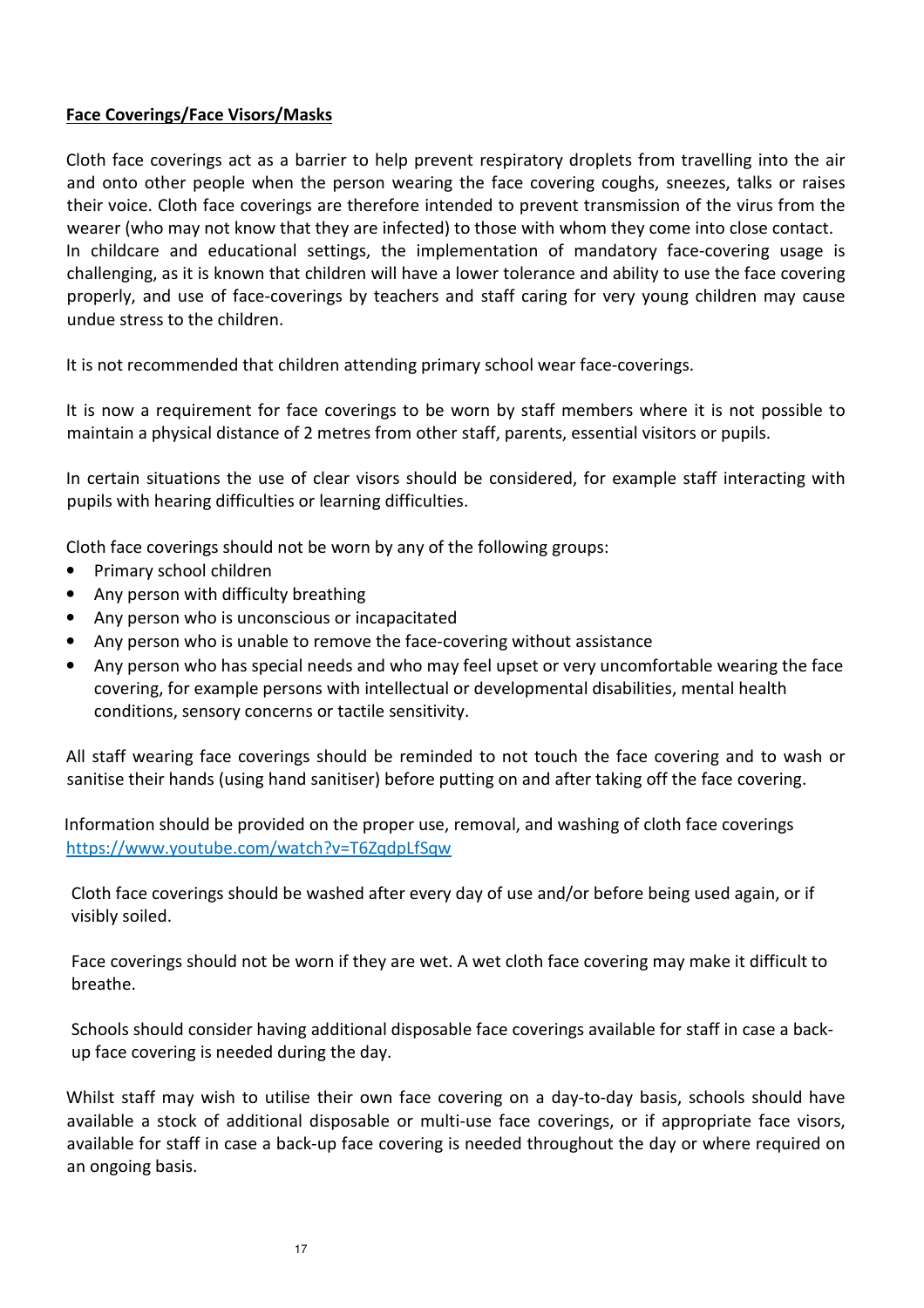On the use of face masks by staff, schools should consider the specific circumstances where the use of medical face masks, to EU Standard EN 14683, may be more appropriate for staff (for example where staff by necessity need to be in close and continued proximity with pupils with intimate care needs such as SNAs).

Wearing a face covering or mask does not negate the need to stay at home if symptomatic.

#### **Gloves**

The use of disposable gloves in the school by pupils or staff is not generally appropriate but may be necessary for cleaning, intimate care settings and when administering first aid. Routine use does not protect the wearer and may expose others to risk from contaminated gloves.

Routine use of disposable gloves is not a substitute for hand hygiene.

#### **Aprons**

Aprons may also be appropriate in certain circumstances including for intimate care needs or for staff assigned to cleaning an area where a suspected or confirmed case of COVID-19 was present.

# **6) IMPACT OF COVID-19 ON CERTAIN SCHOOL ACTIVITIES**

The Department will work with stakeholders to provide more detailed advice on certain schools activities in advance of school reopening.

# *Choir/Music Performance*

Choir practices/performances and music practices/performances involving wind instruments may pose a higher level of risk and special consideration should be given to how they are held ensuring that the room is well-ventilated and the distance between performers is maintained.

#### *Sport Activities*

Schools should refer to the HPSC guidance on Return to Sport. Link to return to sport protocols is found here.

https://www.gov.ie/en/publication/07253-return-to-sport-protocols/

# *Shared Equipment*

# Toys

All toys should be cleaned on a regular basis for example weekly. This will remove dust and dirt that can harbour germs.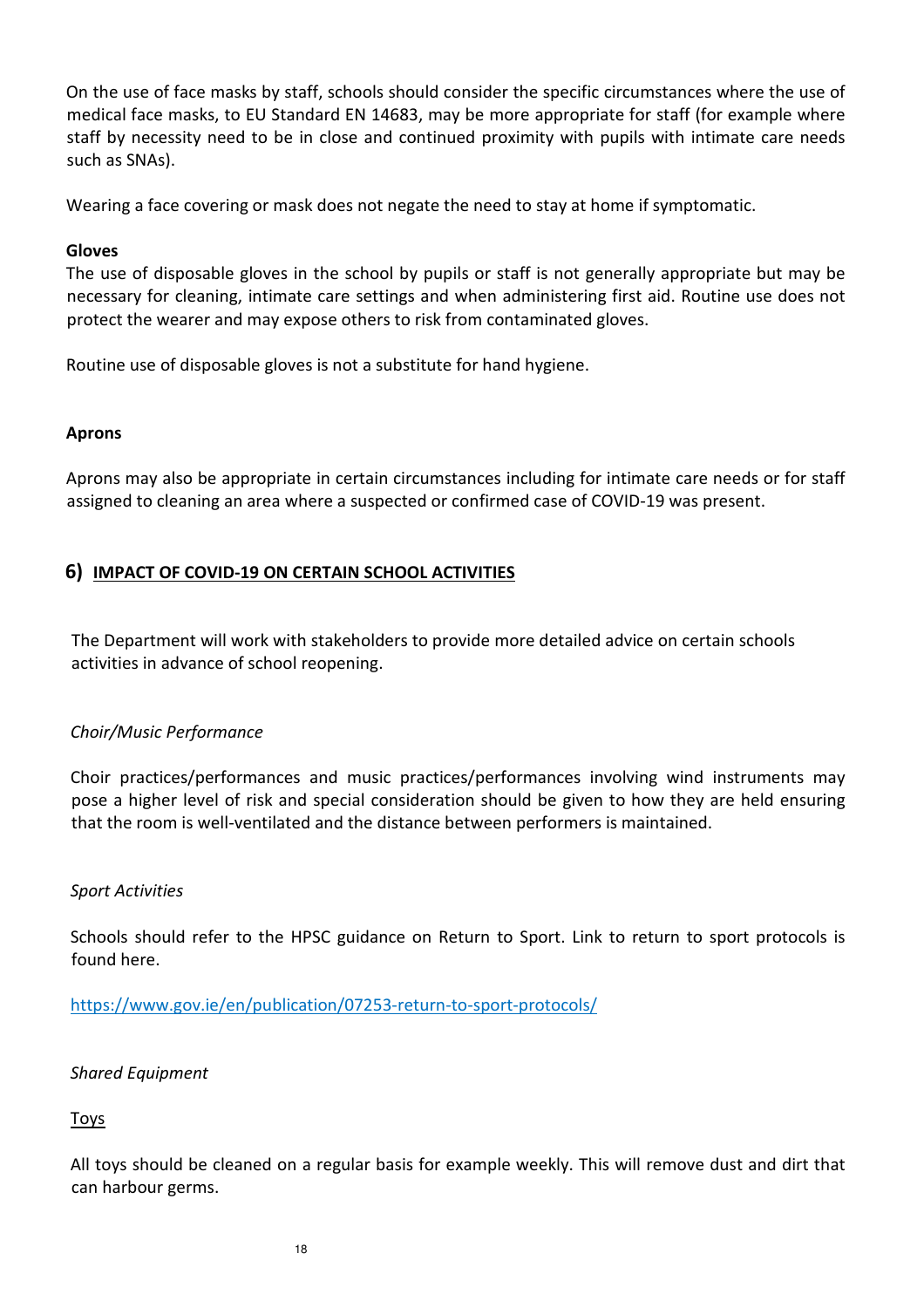Toys that are visibly dirty or contaminated with blood or bodily fluids should be taken out of use immediately for cleaning or disposal.

When purchasing toys choose ones that are easy to clean and disinfect (when necessary). If cloth or soft toys are used they should be machine washable.

Jigsaws, puzzles and toys that young pupils to those with special educational needs may be inclined to put into their mouths should be capable of being washed and disinfected.

All play equipment should be checked for signs of damage for example breaks or cracks. If they cannot be repaired or cleaned they should be discarded.

Clean toys and equipment should be stored in a clean container or clean cupboard. The manufacturer's instructions should always be followed.

At this time soft modelling materials and play dough where used should be for individual use only.

#### Cleaning Procedure for Toys

- Wash the toy in warm soapy water, using a brush to get into crevices.
- Rinse the toy in clean water.
- Thoroughly dry the toy.
- Some hard plastic toys may be suitable for cleaning in the dishwasher.
- Toys that cannot be immersed in water that is electronic or wind up should be wiped with a damp cloth and dried.
- In some situations toys/equipment may need to be disinfected following cleaning for example: toys/equipment that pupils place in their mouths. Toys/equipment that have been soiled with blood or body fluids or toys where a case of COVID-19 has been identified.
- If disinfection is required: A chlorine releasing disinfectant should be used diluted to a concentration of 1,000ppm available chlorine. The item should be rinsed and dried thoroughly.

Art – Where possible pupils should be encouraged to have their own individual art and equipment supplies.

Electronics – Shared electronic devices such as tablets, touch screens, keyboards should be cleaned between use and consideration could be given to the use of wipeable covers for electronics to facilitate cleaning.

Musical Equipment/Instruments – To the greatest extent possible, instruments should not be shared between pupils and if sharing is required, the instruments should be cleaned between uses.

Library Policy – Where practical pupils should have their own books. Textbooks that are shared should be covered in a wipeable plastic covering that can be wiped with a suitable household cleaning agent between uses. Pupils should be encouraged to perform hand hygiene after using any shared item.

Shared Sports Equipment – Minimise equipment sharing and clean shared equipment between uses by different people.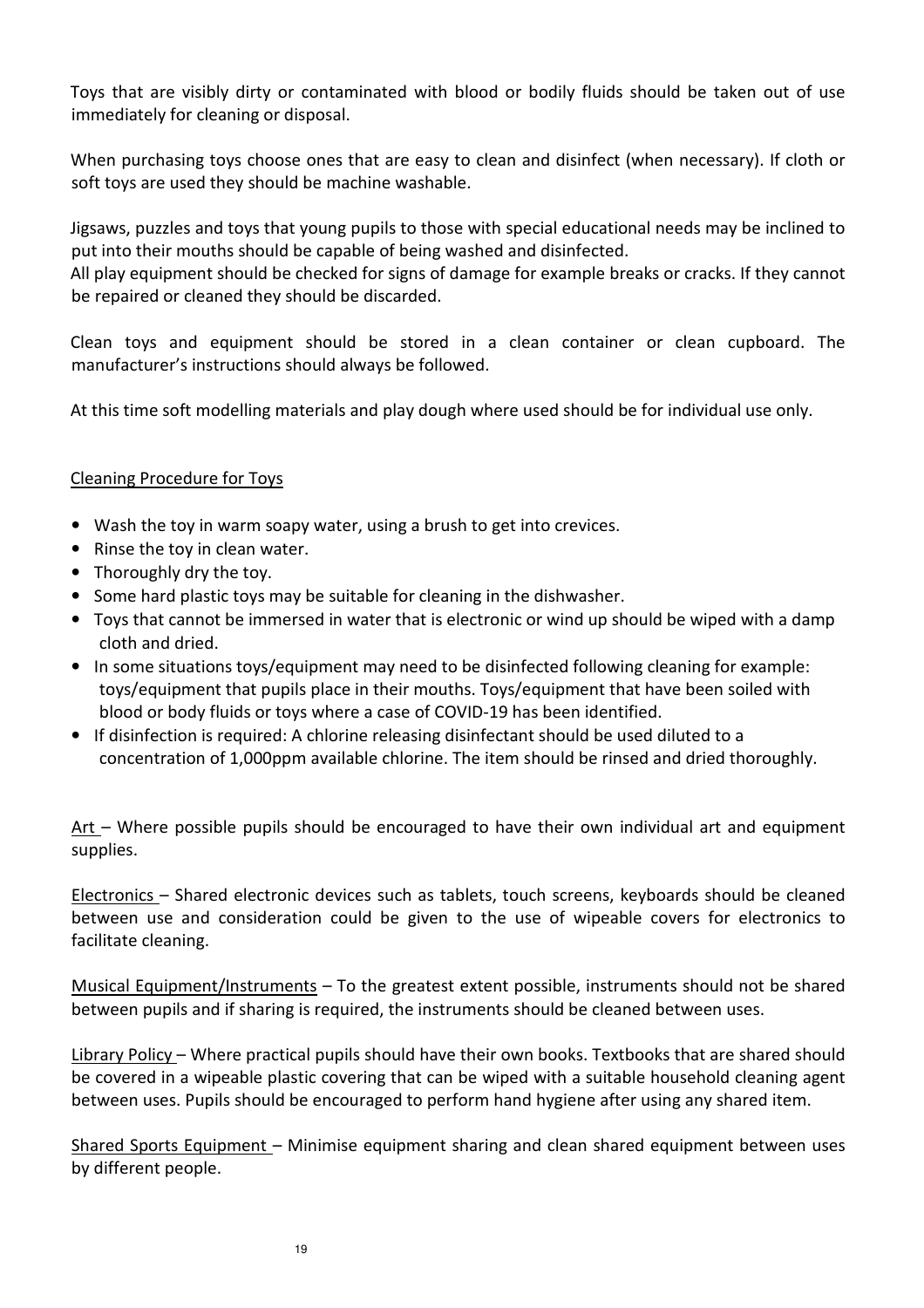# **7) HYGIENE AND CLEANING IN SCHOOLS**

The Department of Education has provided additional funding to schools to support the enhanced cleaning required to minimise the risks of COVID-19. Details of the funding supports have been provided to schools by way of circular and will be updated as required.

The specific advice in relation to school cleaning is set out in the HPSC advice and is covered in the induction training. This advice sets out the cleaning regime required to support schools to prevent COVID-19 infections and the enhanced cleaning required in the event of a suspected cases of COVID-19. Schools are asked to carefully read and understand the cleaning advice and to apply that to all areas of the school as appropriate.

Schools are reminded to take particular care of the hygiene arrangements for hand washing and toilet facilities.

In summary, each school setting should be cleaned at **least once per day**. Additional cleaning if available should be focused on frequently touched surfaces – door handles, hand rails, chairs/arm rests, communal eating areas, sink and toilet facilities.

All staff will have access to cleaning products and will be required to maintain cleanliness of their own work area. Under no circumstances should these cleaning materials be removed from the building. Staff should thoroughly clean and disinfect their work area before and after use each day.

There should be regular collection of used waste disposal bags from offices and other areas within the school facility**.** 

Staff must use and clean their own equipment and utensils (cup, cutlery, plate etc.)

#### *Cleaning/Disinfecting rooms where a pupil/staff member with suspected COVID-19 was present*

The room should be cleaned as soon as practicably possible.

Once the room is vacated the room should not be reused until the room has been thoroughly cleaned and disinfected and all surfaces are dry.

Disinfection only works on things that are clean. When disinfection is required it is always as well as cleaning.

Person assigned to cleaning should avoid touching their face while they are cleaning and should wear household gloves and a plastic apron.

Clean the environment and furniture using disposable cleaning cloths and a household detergent followed by disinfection with a chlorine based product (household bleach).

Pay special attention to frequently touched surfaces, the back of chairs, couches, door handles and any surfaces that are visibly soiled with body fluids.

Once the room has been cleaned and disinfected and all surfaces are dry, the room can be reused.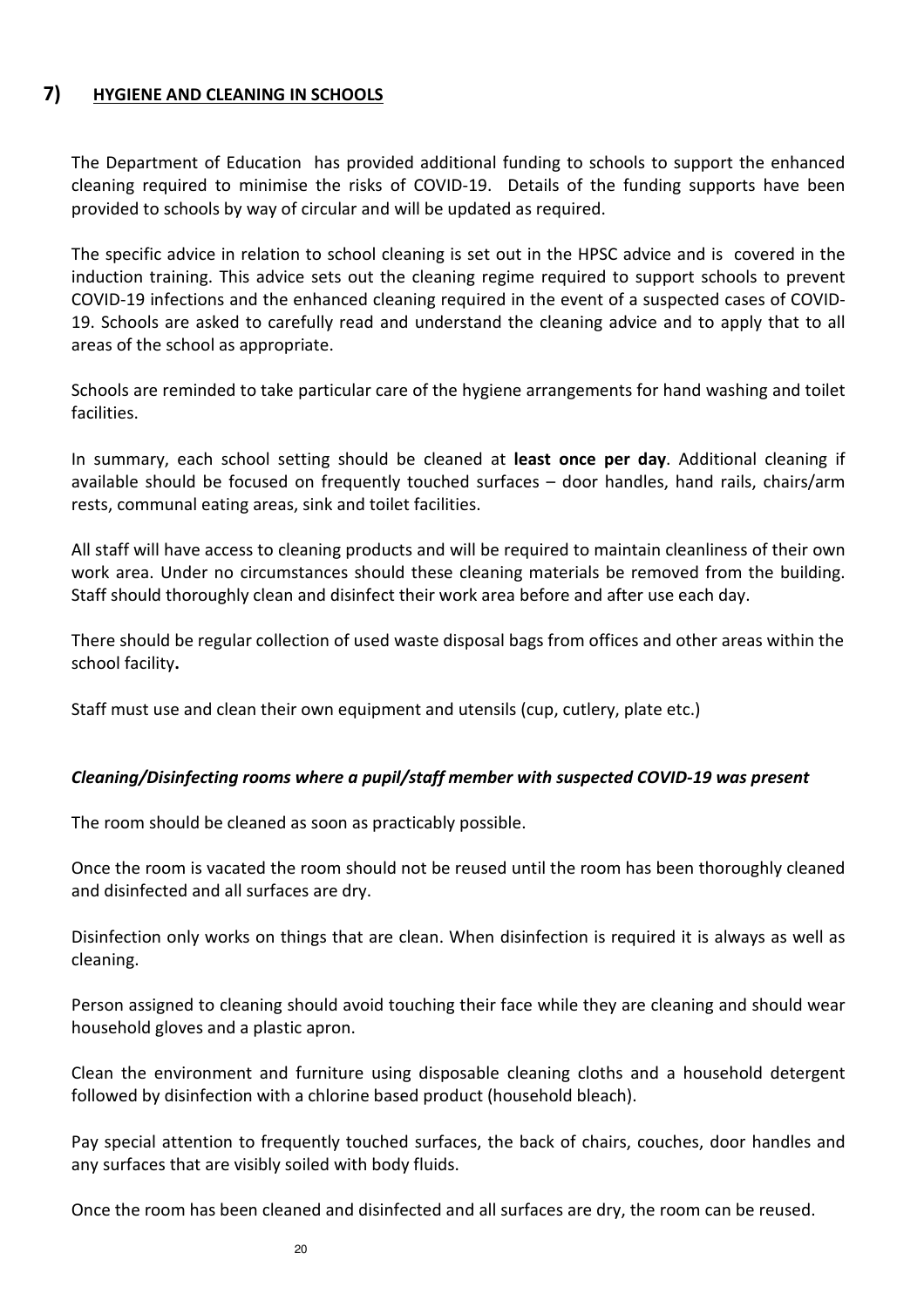If a pupil or staff diagnosed with COVID-19 spent time in a communal area like a canteen, play area or if they used the toilet or bathroom facilities, then the areas should be cleaned with household detergent followed by a disinfectant (as outlined in the HPSC interim health advice) as soon as is practically possible.

# **8) DEALING WITH A SUSPECTED CASE OF COVID-19**

Staff or pupils should not attend school if displaying any symptoms of COVID-19. The following outlines how a school should deal with a suspected case that may arise in a school setting.

A designated isolation area should be identified within the school building. The possibility of having more than one person displaying signs of COVID-19 should be considered and a contingency plan for dealing with additional cases put in place. The designated isolation area should be behind a closed door and away from other staff and pupils.

If a staff member/pupil displays symptoms of COVID-19 while at school the following are the procedures to be implemented:

- If the person with the suspected case is a pupil, the parents/guardians should be contacted immediately;
- Isolate the person and have a procedure in place to accompany the individual to the designated isolation area via the isolation route, keeping at least 2m away from the symptomatic person and also making sure that others maintain a distance of at least 2m from the symptomatic person at all times;
- The isolation area does not have to be a room but if it is not a room it should be 2m away from others in the room;
- If it is not possible to maintain a distance of 2m, a staff member caring for a pupil should wear a face covering or mask. Gloves should not be used as the virus does not pass through skin;
- Provide a mask for the person presenting with symptoms. He/she should wear the mask if in a common area with other people or while exiting the premises;
- Assess whether the individual who is displaying symptoms can immediately be directed to go home/be brought home by parents who will call their doctor and continue self-isolation at home;
- Facilitate the person presenting with symptoms remaining in isolation if they cannot immediately go home and facilitate them calling their doctor. The individual should avoid touching people, surfaces and objects. Advice should be given to the person presenting with symptoms to cover their mouth and nose with the disposable tissue provided when they cough or sneeze and put the tissue in the waste bag provided;
- If the person is well enough to go home, arrange for them to be transported home by a family member, as soon as possible and advise them to inform their general practitioner by phone of their symptoms. Public transport of any kind should not be used;
- If they are too unwell to go home or advice is required, contact 999 or 112 and inform them that the sick person is a Covid-19 suspect;
- Carry out an assessment of the incident which will form part of determining follow-up actions and recovery;
- Arrange for appropriate cleaning of the isolation area and work areas involved (*details at Section 7*).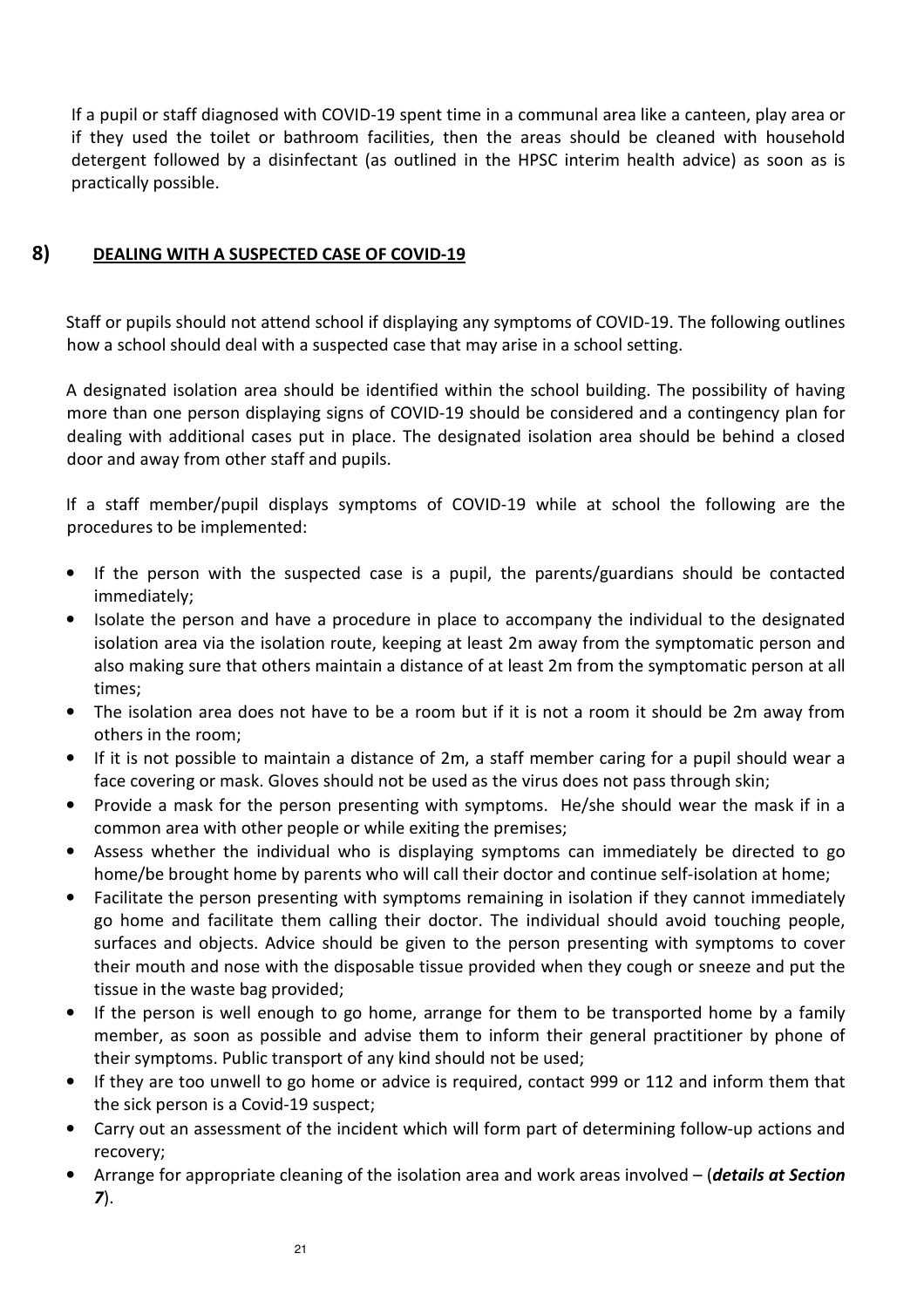The HSE will inform any staff/parents who have come into close contact with a diagnosed case via the contact tracing process. The HSE will contact all relevant persons where a diagnosis of COVID-19 is made. The instructions of the HSE should be followed and staff and pupil confidentiality is essential at all times. School staff should be encouraged to download the HSE COVID-19 tracker app to assist Public Health for contract tracing purposes. Both in and out of the school setting (see section 5.1).

# **9) SPECIAL EDUCATIONAL NEEDS**

#### **Additional considerations for those with Special Educational Needs**

For children with special educational needs (SEN) maintaining physical distancing in many instances will not be practical or appropriate to implement. The focus should therefore be on emphasising that parents/guardians should have a heightened awareness of signs, symptoms or changes in baseline which suggests illness/COVID-19 infection and where symptoms are present children should not attend school.

Similarly staff should be aware of their responsibility not to attend work if they develop signs or symptoms of respiratory illness.

#### *Hand hygiene*

Children who are unable to wash their hands by themselves should be assisted to clean their hands using soap and water or a hand sanitiser (if their hands are visibly clean) as outlined previously.

#### *Equipment*

Some children may have care needs (physical or behavioural) which requires the use of aids and appliances and/or medical equipment for example toileting aids, moving and handling equipment, respiratory equipment. Where cleaning of aids and appliances is carried out in the school it is recommended that a cleaning schedule is provided, detailing when and how the equipment is cleaned and the cleaning products to be used in accordance with the manufacturers' instructions.

The following points can guide the development of such cleaning schedule:

- Equipment used to deliver care should be visibly clean;
- Care equipment should be cleaned in accordance with the manufacturers' instructions. Cleaning is generally achieved using a general purpose detergent and warm water.
- Equipment that is used on different children must be cleaned and, if required, disinfected immediately after use and before use by another child e.g. toileting aids;
- If equipment is soiled with body fluids:
	- $\triangleright$  First clean thoroughly with detergent and water;
	- $\triangleright$  Then disinfect by wiping with a freshly prepared solution of disinfectant;
	- $\triangleright$  Rinse with water and dry.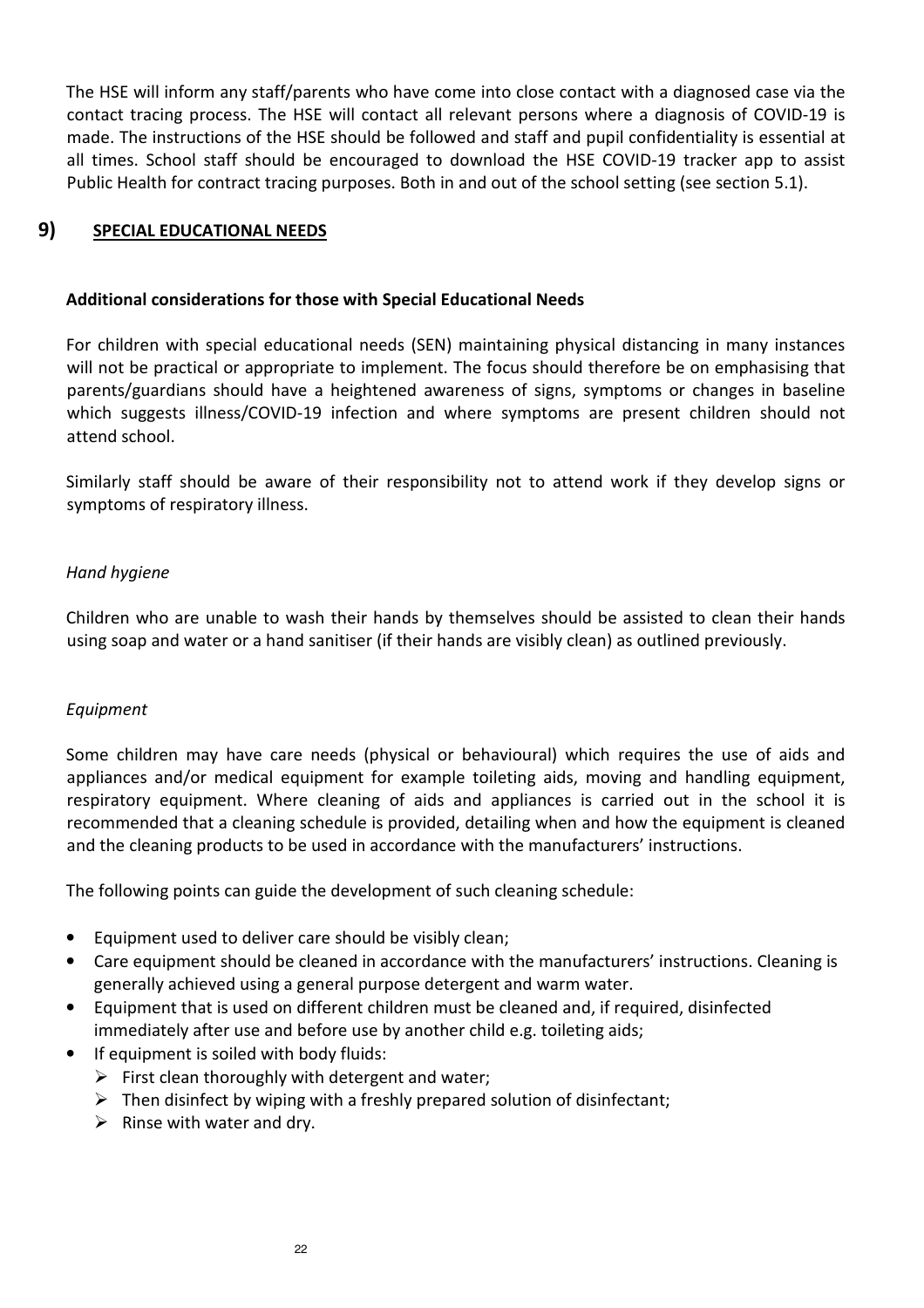# **10) STAFF DUTIES**

 Staff have a statutory obligation to take reasonable care for their own health and safety and that of their colleagues and other parties. The cooperation and assistance of all staff is essential to reduce the risk of spread of COVID-19 and to protect health and safety as far as possible within the school. All staff have a key role to play. In this regard and in order to facilitate a safe return to work, these duties include, but are not limited to, the following:

- Adhere to the School COVID-19 Response Plan and the control measures outlined.
- Complete the RTW form before they return to work.
- Must inform the principal if there are any other circumstances relating to COVID19, not included in the form, which may need to be disclosed to facilitate their safe return to the workplace.
- Must complete COVID-19 Induction Training and any other training required prior to their return to school.
- Must be aware of, and adhere to, good hygiene and respiratory etiquette practices.
- Coordinate and work with their colleagues to ensure that physical distancing is maintained.
- Make themselves aware of the symptoms of COVID-19 and monitor their own wellbeing.
- Self-isolate at home and contact their GP promptly for further advice if they display any symptoms of COVID-19.
- Not return to or attend school if they have symptoms of COVID-19 under any circumstances.
- Not to return to or attend school in the event of the following:
	- $\triangleright$  if they are identified as a close contact of a confirmed case of COVID-19
	- $\triangleright$  if they live with someone who has symptoms of the virus
	- $\triangleright$  If they have travelled outside of Ireland; in such instances staff are advised to consult and follow latest Government advice in relation to foreign travel.
- If they develop any symptoms of COVID-19 whilst within the school facility, they should adhere to the procedure outlined above.
- Keep informed of the updated advice of the publ**ic** health authorities and comply with same.
- Cooperate with any public health personnel and their school for contact tracing purposes and follow any public health advice given in the event of a case or outbreak in their school
- Undergo any COVID-19 testing that may be required as part of mass or serial testing as advised by Public Health

# **11) COVID-19 RELATED ABSENCE MANAGEMENT**

The management of a COVID-19 related absence will be managed in line with agreed procedures with the Department of Education.

# **12) EMPLOYEE ASSISTANCE AND WELLBEING PROGRAMME**

The Department recognises the need for school staff wellbeing and collective self-care. Support for school staff wellbeing will be provided by Department Support Services including the PDST and CSL, as well as by the HSE's Health Promotion Team. An Occupational Health Strategy is in place as a supportive resource for staff in schools. The aim of the Occupational Health Strategy is to promote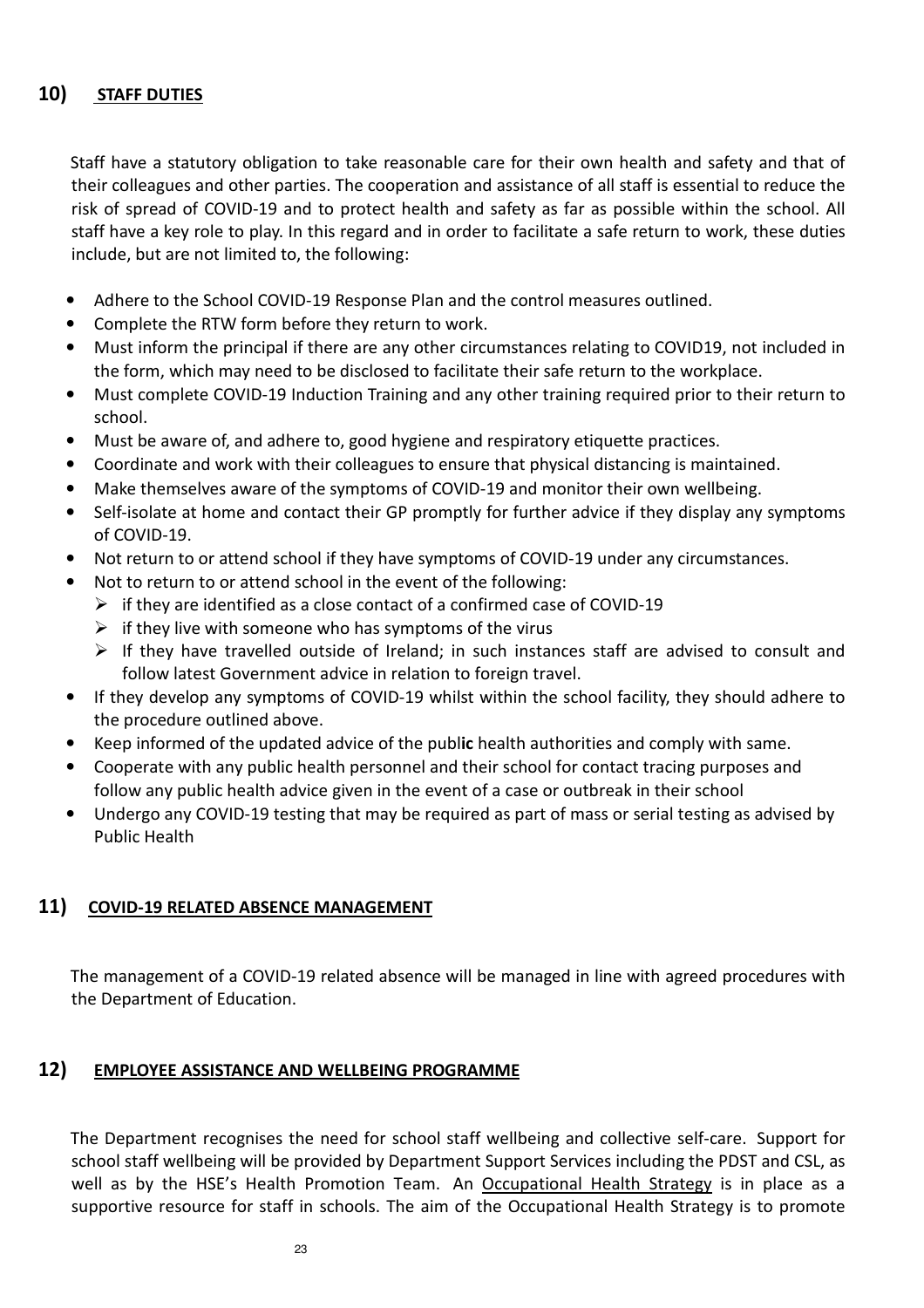the health and wellbeing of employees in the workplace, with a strong focus on prevention. The Occupational Health Strategy comprises the Employee Assistance Service and the Occupational Health Service. The Employee Assistance Service (EAS) is provided by Spectrum.Life under the logo of *'Wellbeing Together: Folláinne Le Chéile'.* 

The EAS is a self-referral service where employees have access to a dedicated free-phone confidential helpline 1800 411 057 available 24 hours a day, 365 days a year providing advice on a range of issues such as wellbeing, legal, financial, mediation, management support etc. The service is also available via SMS, WhatsApp, e-mail, live chat and call back request. All points of contact for the service are qualified, accredited and experienced mental health professionals.

Where required, short-term counselling is available to employees and their families (over the age of 18 years and living at home).

A bespoke wellbeing portal and app is available which offers access to podcasts, blogs, live chats and videos on topics around wellbeing and mental health, family life, exercise and nutrition. E-Learning programmes across mental health, sleep and a range of wellbeing topics are also available. In addition online cognitive behavioural therapy is provided. As part of the services provided by Spectrum.Life a Mental Health Promotion Manager is available to develop and deliver evidence based mental health and wellbeing initiatives to reduce stigma and improve mental health literacy and to increase engagement with the service. A series of weekly webinars and live talks to promote staff wellbeing in schools is current available on the wellbeing portal.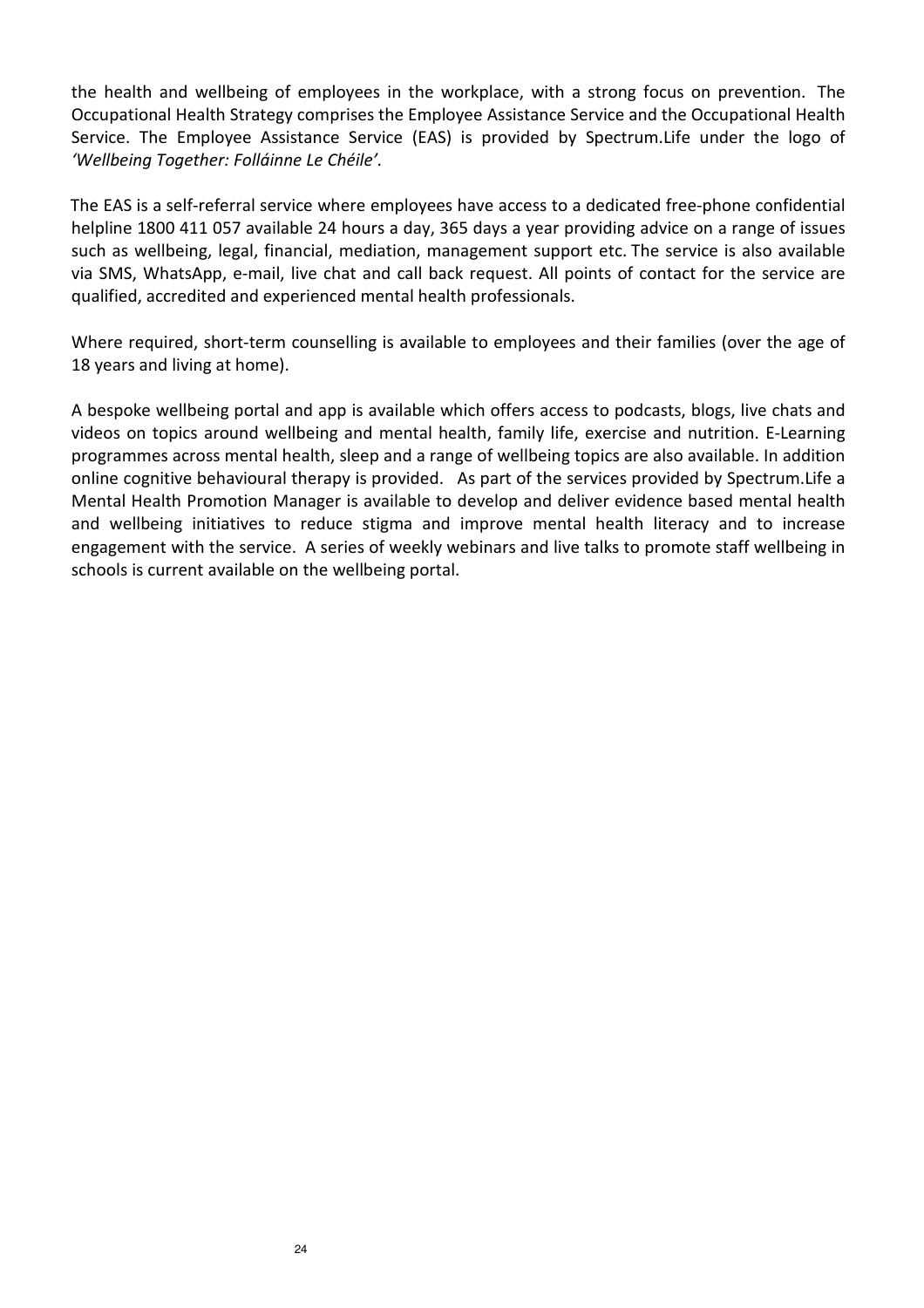#### **Appendix 1**

#### **COVID 19 Policy Statement**

Scoil Mhuire Howth Primary School is committed to providing a safe and healthy workplace for all our staff and a safe learning environment for all our pupils. To ensure that, we have developed the following COVID19 Response Plan. The BOM and all school staff are responsible for the implementation of this plan and a combined effort will help contain the spread of the virus. We will:

- continue to monitor our COVID-19 response and amend this plan in consultation with our staff
- provide up to date information to our staff and pupils on the Public Health advice issued by the HSE and Gov.ie
- display information on the signs and symptoms of COVID-19 and correct handwashing techniques
- agree with staff, a worker representative who is easily identifiable to carry out the role outlined in this plan in relation to summer provision
- inform all staff and pupils of essential hygiene and respiratory etiquette and physical distancing requirements
- adapt the school to facilitate physical distancing as appropriate in line with the guidance and direction of the Department of Education and Skills
- keep a contact log to help with contact tracing
- ensure staff and pupils engage with the induction / familiarisation briefing provided by the Department of Education and Skills
- implement the agreed procedures to be followed in the event of someone showing symptoms of COVID-19 while at school
- provide instructions for staff and pupils to follow if they develop signs and symptoms of COVID-19 during school time
- implement cleaning in line with Department of Education and Skills advice

All school staff will be consulted on an ongoing basis and feedback is encouraged on any concerns, issues or suggestions.

This can be done through the Lead Worker Representatives/ COID Committee -

Aisling Heerey, Claire Mannix, Cathy Lynch, Paula Anderson,

who will be supported in line with the agreement between the Department and education partners.

Signed:  $\frac{10}{4}$  Candress.<br>[ Principal] Date: 25<sup>th</sup> February 2021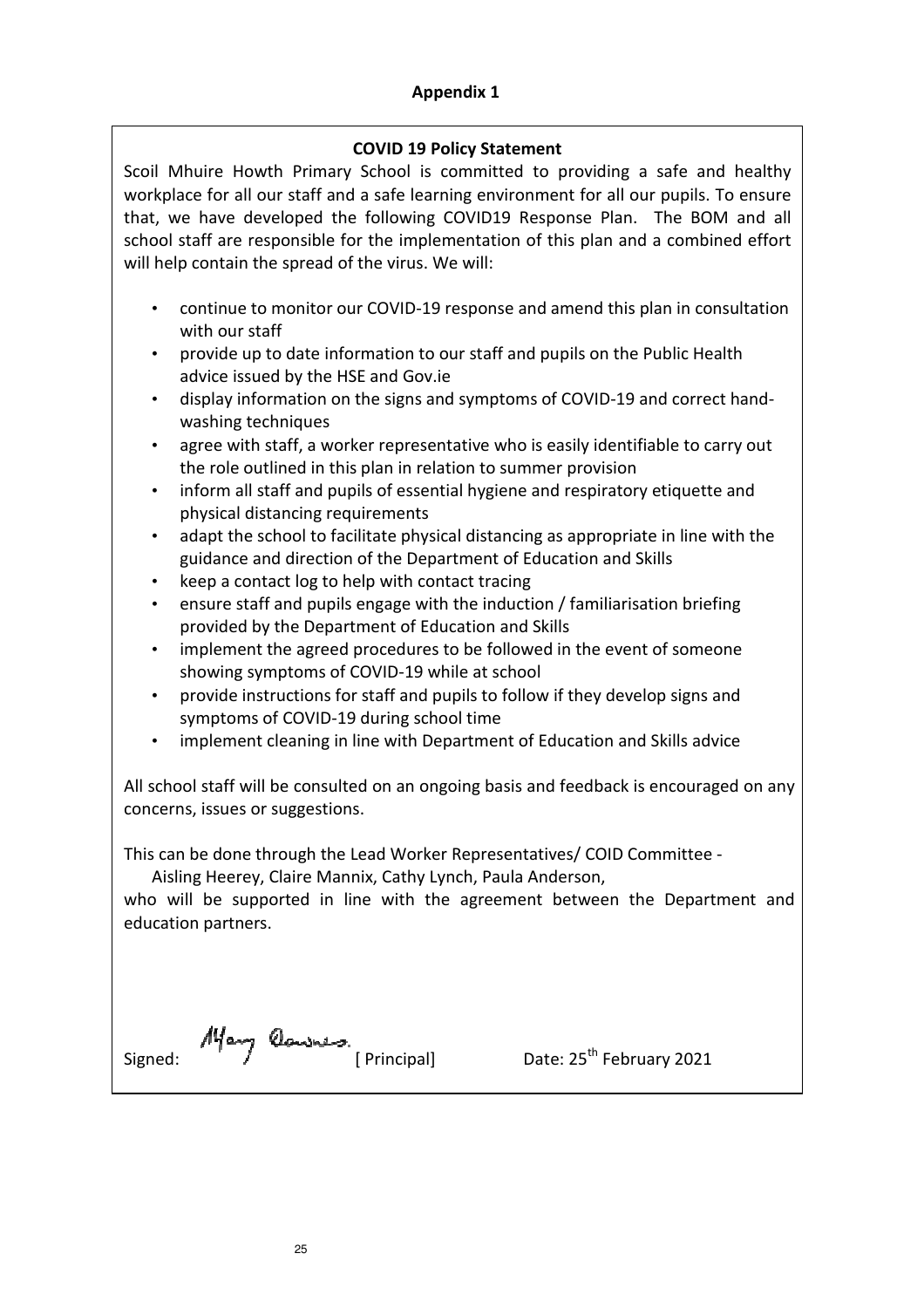#### APPENDIX 2

# **Lead Worker Representative – Primary and Special Schools**

The Work Safely Protocol is designed to support employers and workers to put infection control measures in place that will prevent the spread of COVID-19 in the workplace. The Protocol was developed following discussion and agreement between the Government, Trade Unions and Employers at the Labour Employer Economic Forum.

The Protocol provides for the appointment of a Lead Worker Representative (LWR) in each workplace. The LWR will work in collaboration with the employer to assist in the implementation of measures to prevent the spread of COVID -19 and monitor adherence to those measures and to be involved in communicating the health advice around COVID-19 in the workplace.

The purpose of this section is to set out the provisions in respect of the LWR in schools. The operation of these arrangements will be kept under review by the parties.

This document should be read in conjunction with:

- The Work Safely Protocol.
- the Guidance and FAQs for Public Service Employers during COVID-19;
- COVID-19 Response Plan for Primary and Special Schools (available on the Department of Education website).

#### 1. Collaborative Approach

Responsibility for the development and implementation of the COVID-19 Response Plan and the associated infection prevention control measures lies primarily with the Board of Management/ Education and Training Board and school management.

Strong communication and a shared collaborative approach is key to protecting against the spread of COVID-19 in schools, and looking after the health, safety and wellbeing of staff and pupils. Adherence to the Work Safely Protocol will only be achieved if everyone has a shared responsibility in implementing the measures contained within the Protocol in their place of work.

If a staff member has any concerns or observations in relation to the COVID-19 Response Plan, control measures or the adherence to such measures by staff, students or others, they should contact the LWR who will engage with school management.

# 2. Role of the Lead Worker Representative

In summary, the role of the LWR is to:

- Represent all staff in the workplace regardless of role, and be aware of specific issues that may arise in respect of different staff cohorts;
- Work collaboratively with school management to ensure, so far as is reasonably practicable, the safety, health and welfare of employees in relation to COVID-19;
- Keep up to date with the latest COVID-19 public health advice;
- In conjunction with school management, promote good hygiene practices such as washing hands regularly and maintaining good respiratory etiquette along with maintaining social distancing in accordance with public health advice;
- Assist school management with the implementation of measures to suppress COVID-19 in the workplace in line with the Work Safely Protocol and current public health advice;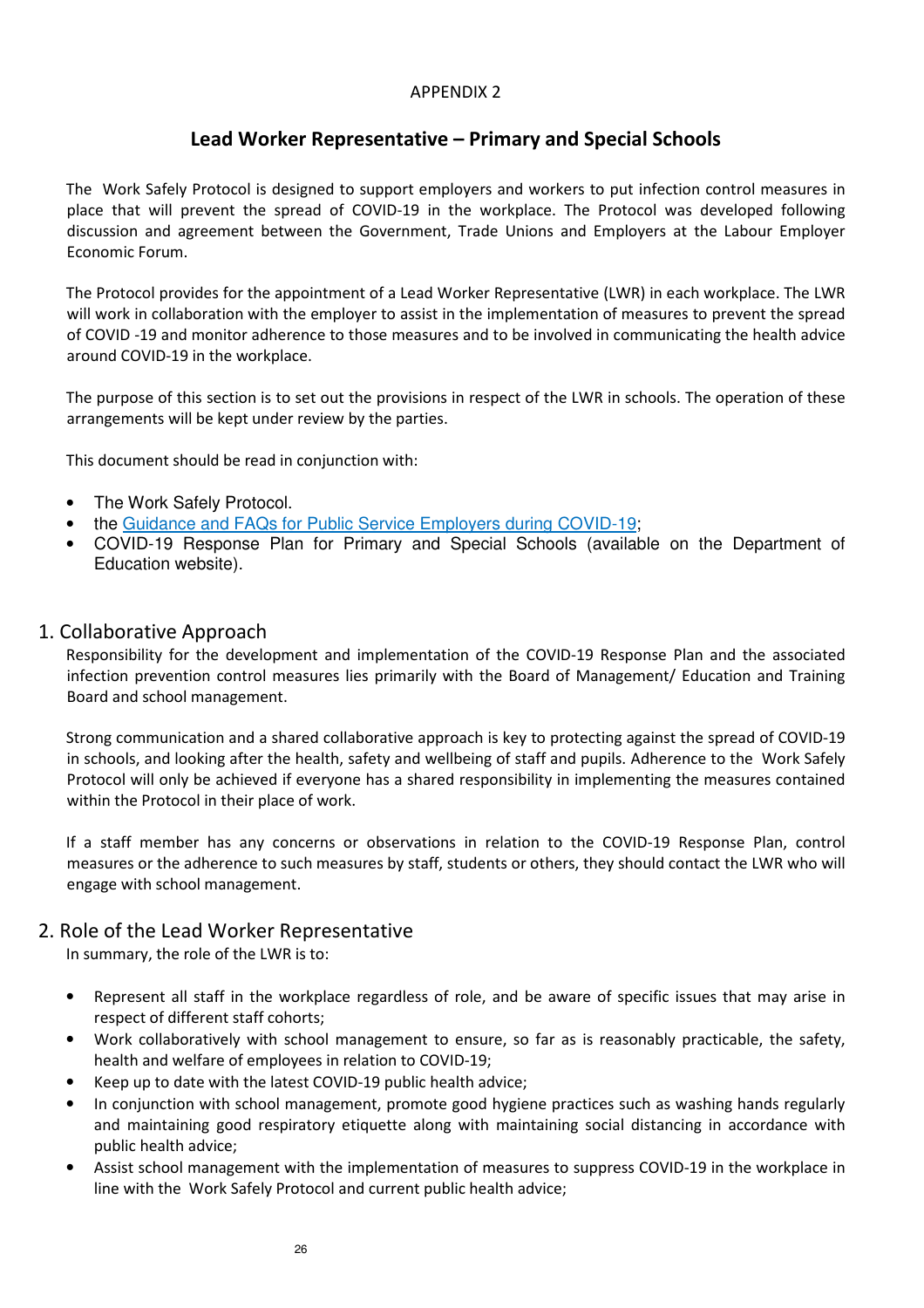- In conjunction with school management, monitor adherence to infection prevention control measures put in place to prevent the spread of COVID-19;
- Conduct regular reviews of safety measures;
- Report any issues of concern immediately to school management and keep records of such issues and actions taken to rectify them;
- Consult with the school management on the school's COVID-19 Response Plan in the event of someone developing COVID-19 while in school including the location of an isolation area and a safe route to that area;
- Following any incident assess with the school management any follow up action that is required;
- Consult with colleagues on matters relating to COVID-19 in the workplace;
- Make representations to school management on behalf of their colleagues on matters relating to COVID-19 in the workplace.

#### **3. What can a Lead Worker Representative Do?**

The LWR may consult with, and make representations to, school management on any issue of concern in relation to COVID-19. These include issues in relation to:

- Cleaning protocols and their implementation
- Physical Distancing
- Implementation of one-way systems in the school to ensure social distancing including when entering and exiting the school
- Hand Hygiene facilities including their location and whether they are stocked and maintained
- Hand sanitising
- Staff awareness around hand hygiene in the school
- Respiratory hygiene
- Personal Protective Equipment
- At Risk Groups
- Visitors/Contractors

# 4. Lead Worker Representative

Every school will appoint one Lead Worker Representative.

# **5. Deputy Lead Worker Representative/ Assistant Lead Worker Representative**

In schools with less than 30 staff, a Deputy Lead Worker Representative will be appointed in addition to the LWR. The role of the Deputy LWR will be to deputise as LWR where the LWR is absent.

In schools with 30 or more staff and in all Special schools, an Assistant Lead Worker Representative will be appointed in addition to the LWR. The role of the Assistant LWR will be to:

- assist the LWR in their duties as set out above; and
- deputise as LWR where the LWR is absent

# 6. Selection of Lead Worker Representative/ Deputy LWR/ Assistant LWR

The school staff are entitled to select staff members for the LWR, Deputy LWR and Assistant LWR positions as appropriate. The LWR/ Deputy LWR/ Assistant LWR represents all staff in the workplace regardless of role and must be aware of specific issues that may arise in respect of different staff cohorts. In this regard, if a teacher is selected for the role of LWR, then the Deputy LWR/ Assistant LWR should be selected from the non-teaching staff where feasible and vice versa.

The process for the selection and appointment of the LWR/ Deputy LWR/ Assistant LWR as appropriate should be arrived at by consultation and consensus at school level, through the seeking of volunteers to act in that capacity. Where there is more than one volunteer, all school staff should vote to select the LWR/ Deputy LWR/ Assistant LWR.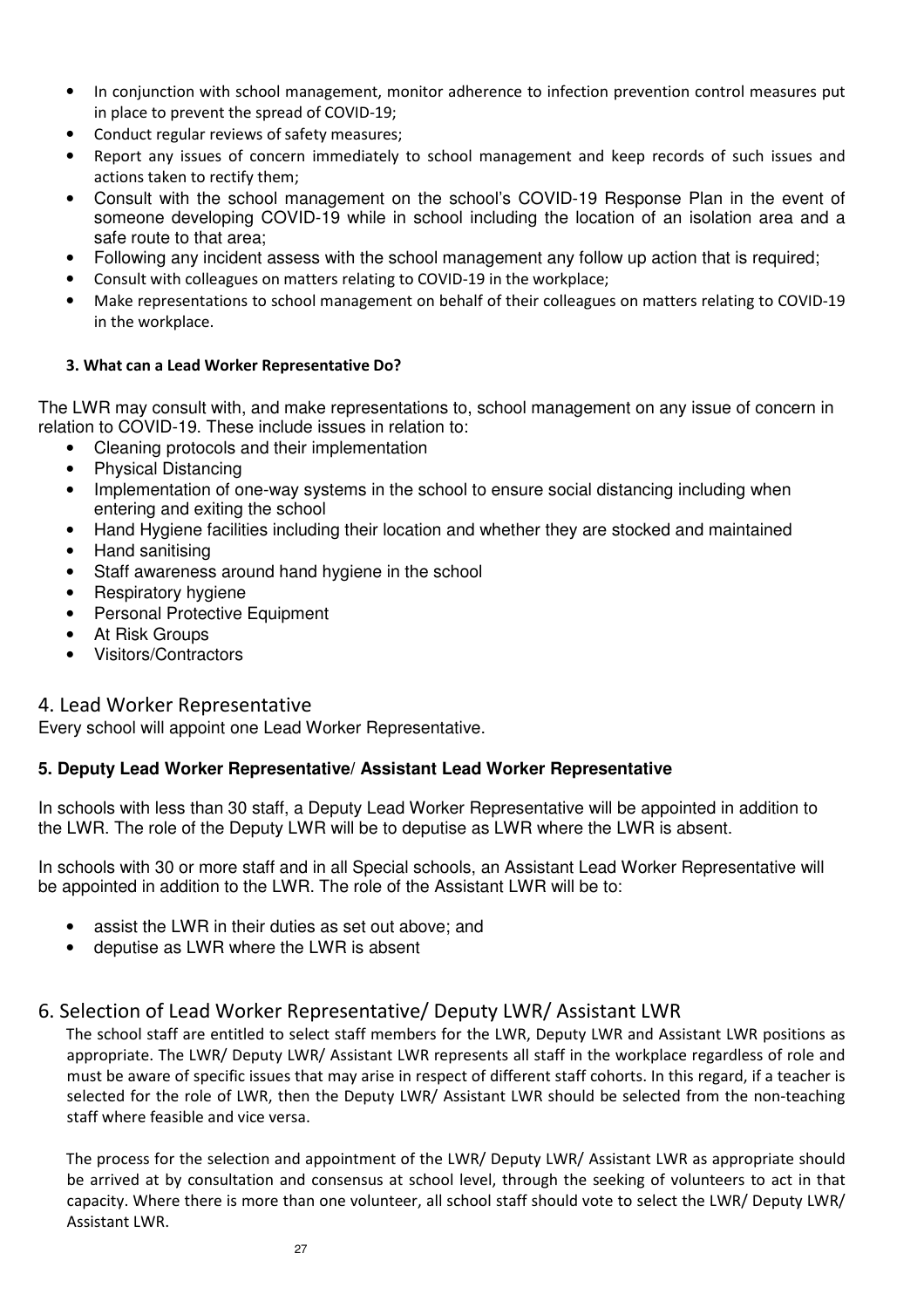The LWR/ Deputy LWR/ Assistant LWR will, following selection by the school staff, be formally appointed by the employer. LWR/ Deputy LWR/ Assistant LWR will be required to confirm, prior to taking up the role, that they have completed the provided training and that they are fully aware of the requirements of the role.

#### **7. Supports for the Lead Worker Representative/ Deputy LWR/ Assistant LWR**

The LWR/ Deputy LWR/ Assistant LWR shall be entitled to:

- Receive information and training in respect of their role;
- Be consulted by school management on the control measures being put in place by the school to minimise the risk of being exposed to COVID-19;
- Regular communication with school management on issues related to COVID-19;
- Be informed of changes in practice arising from COVID-19 response measures;

Where the LWR/ Assistant LWR is a teacher (including a postholder), the 10 Croke Park hours which can currently be used for planning on other than a whole school basis will be utilised by the LWR and Assistant LWR to carry out their duties in that role.

Where the LWR/ Assistant LWR is an SNA, 10 of the "72 hours" will be utilised by the LWR and Assistant LWR to carry out their duties in that role.

Where the LWR/ Assistant LWR is a Secretary or Caretaker, a re-prioritisation of duties by school management should be carried out to afford the staff member sufficient time to carry out their duties in that role.

#### **8. Procedure for dealing with issues that arise**

Where an issue of concern is identified by the LWR (or is notified to the LWR by a staff member), the LWR should bring this to the attention of the Principal. Action points for addressing the issue should where possible be agreed between the LWR and the Principal. Staff should be informed of the outcome.

If agreement cannot be reached, the LWR may notify the Board of Management (Chairperson of the BoM in the first instance)/ Education and Training Board head office of the issue. Action points for addressing the issue should where possible be agreed between the LWR and the BoM/ETB head office. Staff should be informed of the outcome.